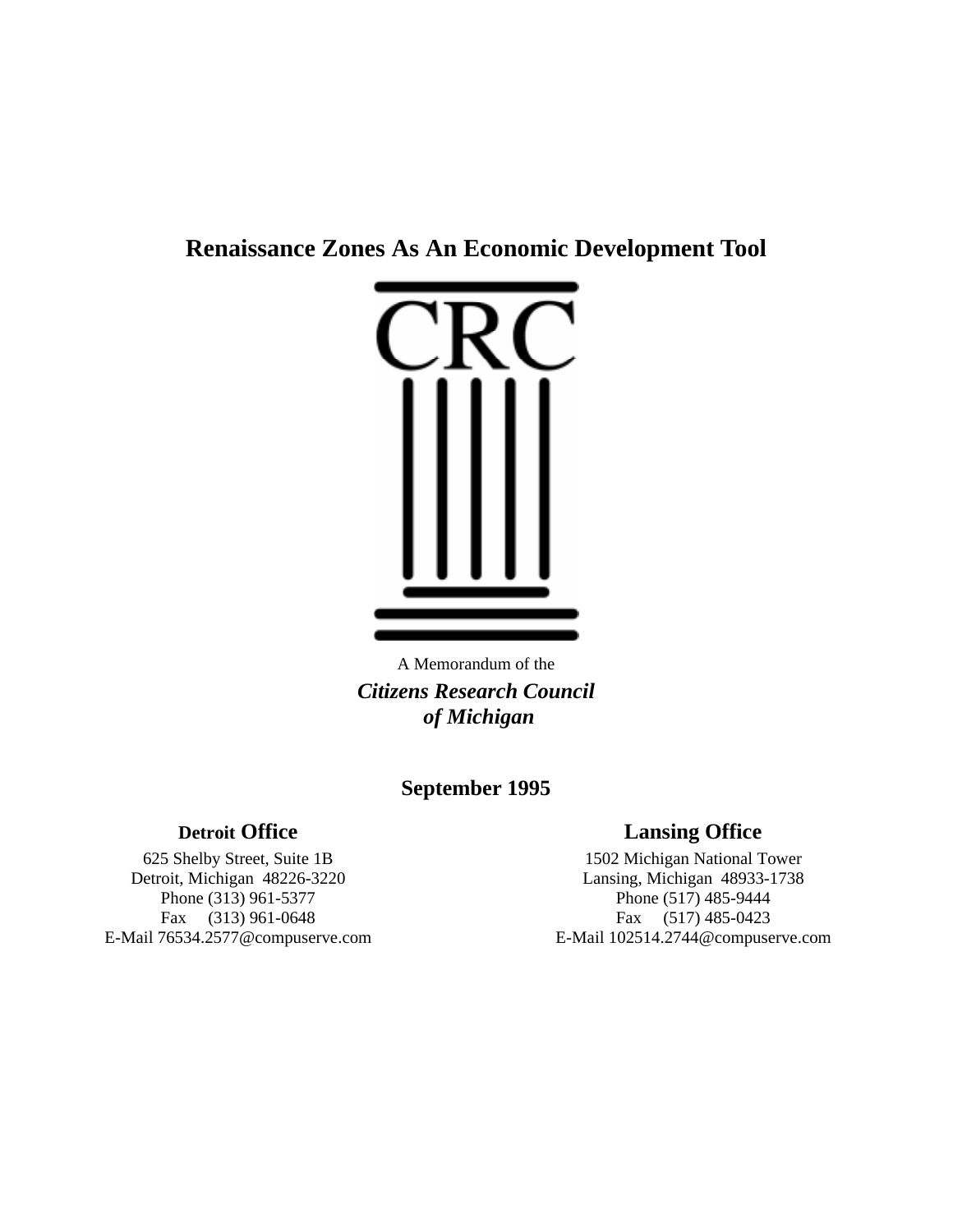# Renaissance Zones As An Economic Development Tool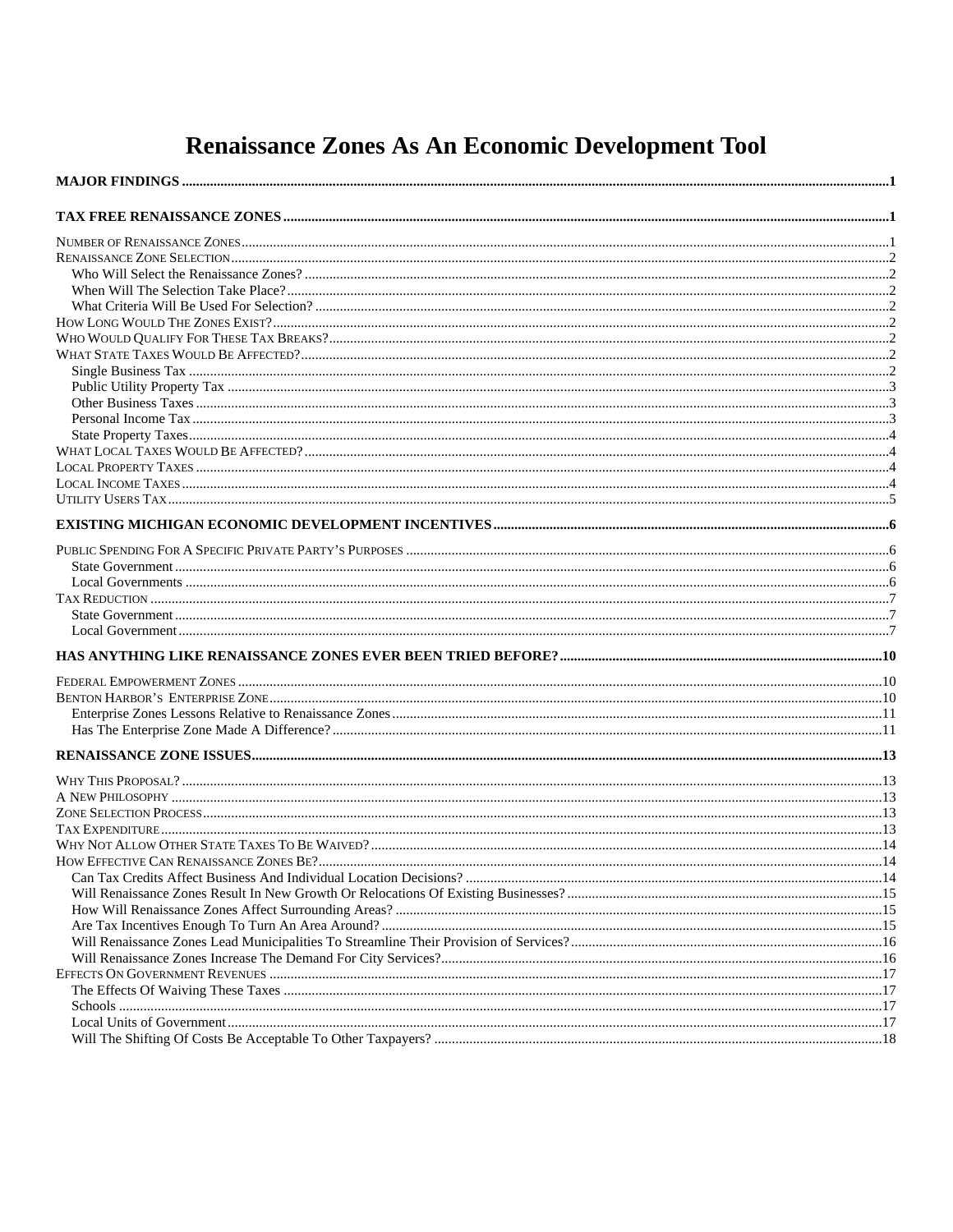# **Renaissance Zones As An Economic Development Tool**

In July of 1995, the Governor introduced the concept of renaissance zones as an economic development tool. This paper describes how renaissance zones would work and analyzes how renaissance zones would fit in with the many economic development tools currently available in Michigan. In many ways, the rationale and implementation of renaissance zones is similar to the empowerment zones authorized by federal law.

# **Major Findings**

- Renaissance zones would waive all local taxes and many of the state taxes on businesses and individuals located within a designated area. Most other tax incentive programs offered in Michigan allow for tax reduction of only one tax, typically the property tax, although the enterprise zones and Michigan Economic Growth Authority programs allow for credits against more than one tax.
- Tax credits would be extended to all taxpayers within the renaissance zones regardless of their intentions for use of the property. Most other tax incentive programs allow for a tax reduction in exchange for commercial and industrial investment, either through property development or through the hiring of workers who reside in the zone. The amount of investment commitments and tax benefits received in exchange have been bargained in some form between the individual businesses and the governmental unit. Only recently have real teeth been put into these programs in cases where businesses have not lived up to commitments.
- The governmental units with taxing authority in the renaissance zone will experience a revenue loss. The magnitude of a loss will depend on several factors, including: the amount of area encompassed by the zone, the types of properties located within the zone, whether the zone attracts new or relocating businesses, whether relocation occurs from other parts of the municipality or from other municipalities, and the effect that local tax waivers will have on state distributions of funds to local governments.
- Businesses have based location decisions on the receipt of tax incentives much less significant than what renaissance zones would offer. However, factors other than taxes play a role in business location decisions. State and local governments in Michigan, like most other states, use tax incentives as one of many tools to attract businesses as a means of addressing these issues.
- Past experience in Michigan and elsewhere is that tax incentives may attract business location or expansion, but they do little to improve other socio-economic factors. Tax incentives may work to create business and job growth, but little has changed relative to crime, home ownership, educational attainment, poverty levels, or welfare dependence in the areas where this growth was experienced.

# **Tax Free Renaissance Zones**

Tax free renaissance zones are offered as an economic development incentive to try to revitalize economically distressed areas of the state, both urban and rural. Individuals and businesses located in a zone will benefit from the designation of a renaissance zone because the state will waive all state taxes, except sales taxes, within a renaissance zone if the local governments agree to waive all local taxes within the zone. The zone could consist of not more than ten percent of the municipality's total geographic area or 5,000 acres. The zone must be contiguous, a provision meant to discourage gerrymandering, although they could apparently be used to revitalize a major thoroughfare or corridor, perhaps

only a few blocks wide.

#### **Number of Renaissance Zones**

There would be no more than eight zones, including up to five urban zones and three rural zones. Every county could apply for one tax free zone. These zones would have to approved by the county board of commissioners, as well as all other taxing jurisdictions, whose taxes would be waived. Additionally, Detroit and Grand Rapids each could apply for one of the urban zones. These zones would be submitted by the mayor of each city, upon approval by the city council.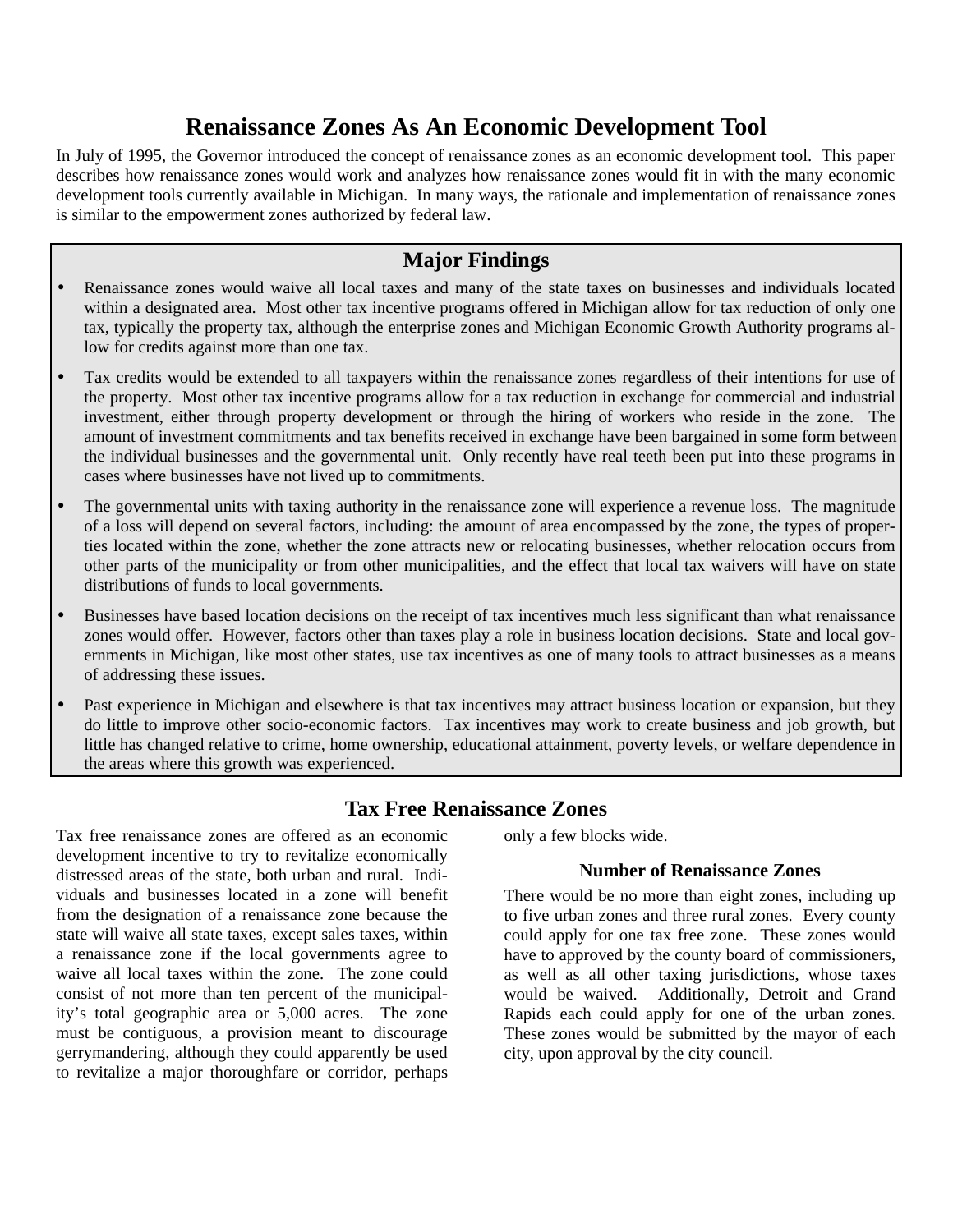#### **Renaissance Zone Selection**

#### **Who Will Select the Renaissance Zones?**

A state review board, consisting of the State Treasurer, the Director of the Michigan Jobs Commission, and the Director of the Department of Management and Budget will recommend the eight zones for final approval to the State Administrative Board. The State Administrative Board consists of the Governor, Lieutenant Governor, the State Treasurer, the Secretary of State, the Attorney General, and the Superintendent of Public Instruction.

#### **When Will The Selection Take Place?**

The review board or the administrative board could not consider an application submitted after October 31, 1996. The decisions awarding renaissance zone designations would have to be made by December 31, 1996. With the general election scheduled for November 5, 1996, the selection process is framed around election time just as it was for federal empowerment zones.

#### **What Criteria Will Be Used For Selection?**

The proposal provides several criteria to be used for selection:

- 1. Evidence of adverse economic and socio-economic conditions;
- 2. Private sector involvement in the zone's plan and design;
- 3. Community commitment to the success of the tax free zone;
- 4. The municipality's commitment to providing essential services to the zone;
- 5. Other local resources committed to the zone;
- 6. How the zone relates to a broader plan for the community as a whole.

There would not be set criteria which a community must meet to be nominated. The nominating municipality must use the above criteria to illustrate why their nominated areas are more worthy of designation than other nominated areas. The development plan's creativity and innovativeness will be considered in the selection process. It is not readily apparent whether the level of services in the zone would be expected to be higher than in the taxpaying area surrounding the zone.

#### **How Long Would The Zones Exist?**

These tax free renaissance zones, once established, could exist for up to 15 years. The proposal offers the following scenario for how these 15 years might be structured to allow a period in which state and local taxes could be returned to their regular levels:

#### **Year Tax Credit**

| 1 to 12    | 100% Tax Free Credit |
|------------|----------------------|
| 13         | 75% Tax Free Credit  |
| 14         | 50% Tax Free Credit  |
| 15         | 25% Tax Free Credit  |
| $16$ and   | Tax Free Credit      |
| thereafter | Eliminated           |

#### **Who Would Qualify For These Tax Breaks?**

As the goal of the renaissance zones is to create residential, commercial and industrial growth, these zones would be available for any use. This provision that the credits would be extended to everyone -- residential, commercial and industrial taxpayers -- is a key feature setting renaissance zones apart from previously established economic development incentive tools.

#### **What State Taxes Would Be Affected?**

Most state taxes would be subject to a waiver. Sales type taxes would not be subject to a waiver. The proposal explains that these taxes would not be subject to a waiver because of the difficulty of monitoring these taxes and the degree to which it would penalize existing businesses bordering the zone. The sales type taxes not subject to a waiver would include the general sales tax, the use tax, the tobacco products tax, the beer tax, the wine tax, liquor taxes, and the real estate transfer tax.

#### **Single Business Tax**

The single business tax is a valueadded type tax, levied at 2.3 percent. It is imposed basically on business income plus compensation paid, interest paid and depreciation, with major deductions for new capital investments and labor intensity. Net collections from the single business tax totaled \$2.0 billion in fiscal year 1994.

The state has set a precedent for waiving the single business tax with the enterprise zone and the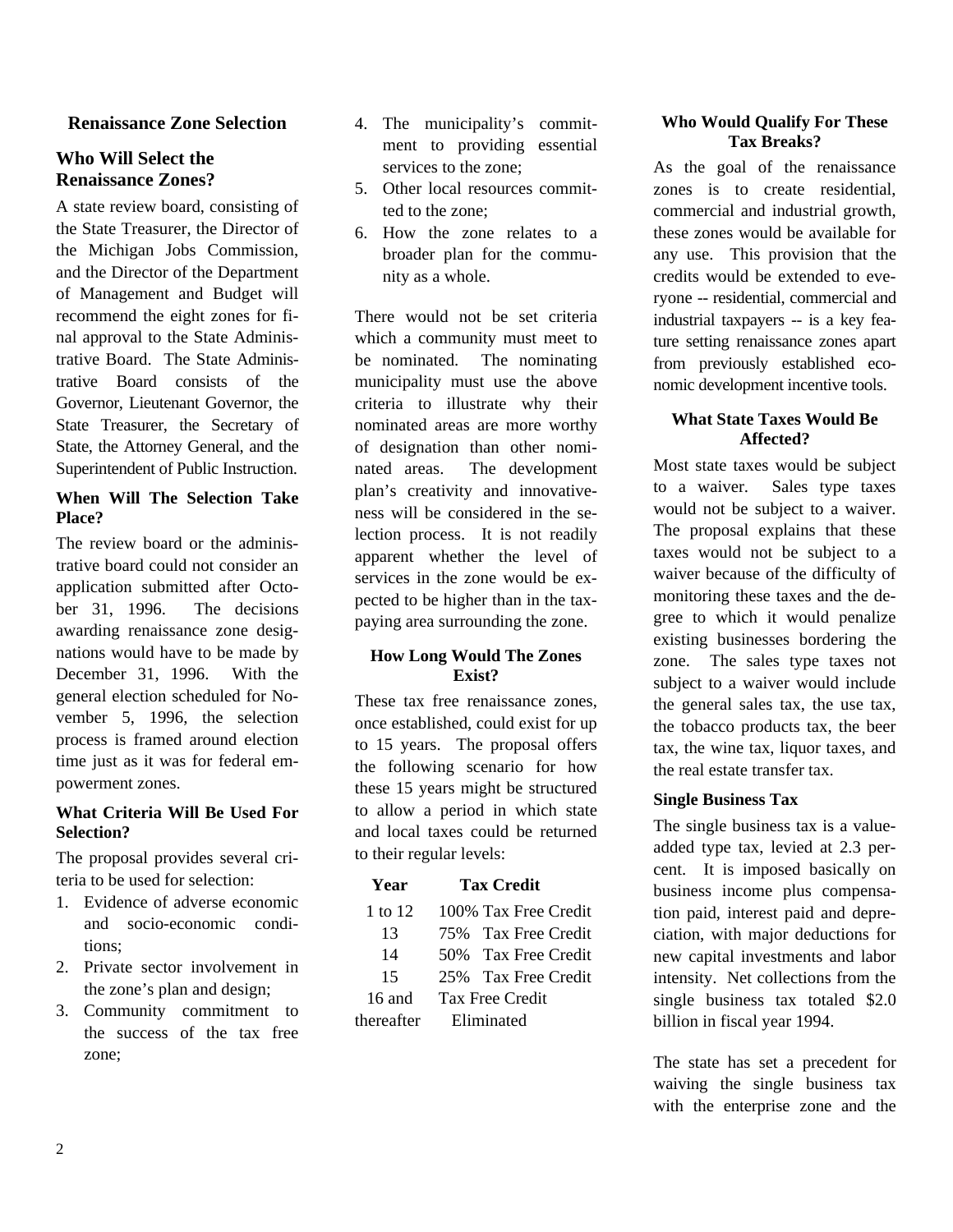Michigan Economic Growth Authority (MEGA) program. "Certified" business located within an enterprise zone qualify for credits of the personal income tax for ten years. The MEGA program provides a single business tax credit for up to 100 percent of the incremental tax liability attributable to an expansion or new location.

The Michigan Department of Treasury audits of the single business tax reveal that the tax is paid by only 22 percent of the businesses. Additionally, 87 percent of the single business tax revenues are paid by the top eight percent of single business tax taxpayers. As a result, there probably will be few businesses already located within a renaissance zone that will actually be better off by having the single business tax waived. Additionally, it raises the possibility that renaissance zones might be disproportionately attractive to firms with high single business tax liabilities.

#### **Public Utility Property Tax**

The state public utility property tax is levied in lieu of local property tax on 50 percent of the true cash value of all property of telephone and telegraph, railroad, car loaning, sleeping car, and express car companies including franchise owned and used in connection with doing business in Michigan. The tax is levied as the average statewide general property tax paid by other business property in the preceding calendar year. Tax revenues from the collection of this tax for fiscal year 1994 totaled \$127.1 million.

#### **Other Business Taxes**

The renaissance zone proposal explicitly states that unemployment insurance taxes, social security taxes, workers' compensation taxes, sewer fees and water fees would not be subject to a waiver.

These taxes and fees either are imposed for a specific service or by the federal government.

#### **Personal Income Tax**

The personal income tax is levied on all individuals, estates, and trusts with federally adjusted gross

#### **Table 1**

#### **Collections from Major Michigan State Taxes, FY1994**

| <b>State Taxes</b>                                                                                                         |               |          | 1994 Percent of Total |
|----------------------------------------------------------------------------------------------------------------------------|---------------|----------|-----------------------|
| <b>INCOME TAXES</b>                                                                                                        |               |          |                       |
| Personal Income                                                                                                            | \$            | 4,413    | 30.4%                 |
| <b>BUSINESS PRIVILEGE TAXES</b>                                                                                            |               |          |                       |
| <b>Single Business</b>                                                                                                     |               | 2,017    | 13.9                  |
| <b>Unemployment Compensation</b>                                                                                           |               | 1,270    | 8.7                   |
| Oil & Gas Severance                                                                                                        |               | 33       | 0.2                   |
| <b>Insurance Company Retaliatory</b>                                                                                       |               | 185      | 1.3                   |
| Horse Race Wagering                                                                                                        |               | 17       | 0.1                   |
| Subtotal                                                                                                                   | $\mathcal{S}$ | 3,522    | 24.2                  |
| <b>CONSUMPTION TAXES</b>                                                                                                   |               |          |                       |
| <b>Sales</b>                                                                                                               |               | 3,671    | 25.2                  |
| Use                                                                                                                        |               | 701      | 4.8                   |
| <b>Tobacco Products</b>                                                                                                    |               | 366      | 2.5                   |
| Beer and Wine                                                                                                              |               | 49       | 0.3                   |
| Liquor                                                                                                                     |               | 73       | 0.5                   |
| Subtotal                                                                                                                   | $\mathcal{S}$ | 4,860    | 33.4                  |
| PROPERTY TAXES                                                                                                             |               |          |                       |
| <b>Utility Property</b>                                                                                                    |               | 127      | 0.9                   |
| Intangibles                                                                                                                |               | 124      | 0.9                   |
| Inheritance                                                                                                                |               | 63       | 0.4                   |
| <b>State Real Estate</b>                                                                                                   |               |          | ---                   |
| <b>State Education</b>                                                                                                     |               | 156      | 1.1                   |
| Subtotal                                                                                                                   | \$            | 470      | 3.2                   |
| <b>TRANSPORTATION TAXES</b>                                                                                                |               |          |                       |
| Gasoline                                                                                                                   |               | 665      | 4.6                   |
| Diesel Fuel                                                                                                                |               | 95       | 0.7                   |
| Motor Vehicle Weight                                                                                                       |               | 492      | 3.4                   |
| Other                                                                                                                      |               | 23       | 0.2                   |
| Subtotal                                                                                                                   | \$            | 1,275    | 8.8                   |
| <b>Total State Taxes</b>                                                                                                   |               | \$14,540 |                       |
| Source: Annual Report of the State Treasurer and Michigan Em-<br>ployment Security Commission. Percents calculated by CRC. |               |          |                       |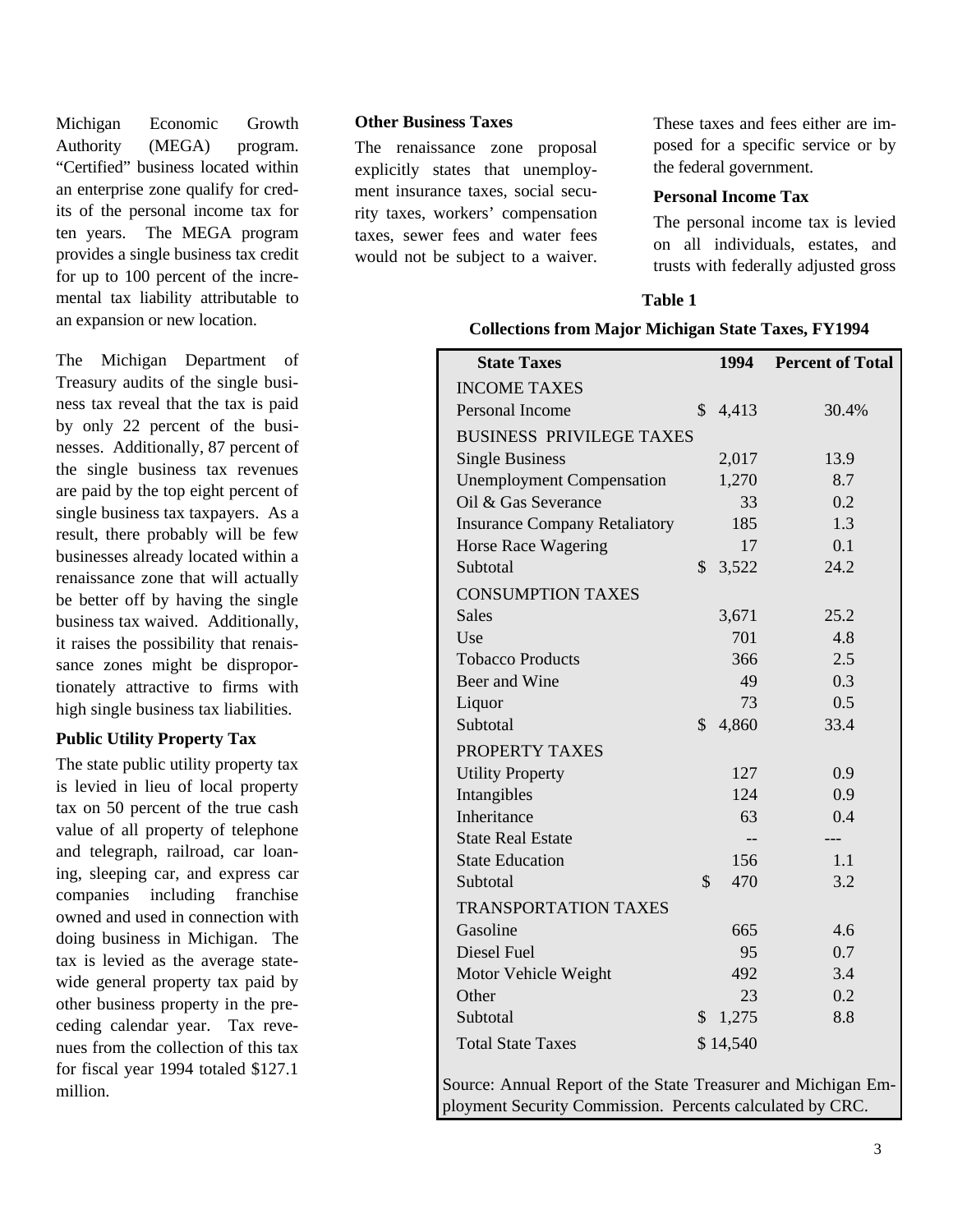income in the state. It is a flat-rate tax levied at 4.4 percent. Net collections from the personal income tax totaled \$4.4 billion in fiscal year 1994.

The state has set a precedent for waiving the personal income tax with Michigan Economic Growth Authority (MEGA) programs. MEGA provides a credit up to 100 percent of the personal income tax liability for net new job growth to eligible businesses for up to 20 years.

#### **State Property Taxes**

The state education tax was established in 1994 as part of the school finance reform efforts of Proposal A. It is a six-mill tax levied on all property in the state not exempt from general ad valorem taxation. The revenues from this tax are dedicated solely to the state school aid fund. The tax is levied on real and personal property. In fiscal year 1994, \$155.6 million was collected through the state education tax.

As with the single business and personal income taxes, abatement of the state property tax is not without precedent. As the state only began levying the state education tax in 1994, there is little history in abatement of this tax. However, in the compromises that ensued with the creation of school finance reform under Proposal A of 1994, it was agreed that not allowing the abatement of this tax would weaken the significance of a property tax abatement and abatement of this tax was allowed, generally with approval of the Director of the Michigan Jobs

| Table 2              |  |  |  |  |
|----------------------|--|--|--|--|
| 11 1. GRAPI, TIM 101 |  |  |  |  |

| <b>Collections from Michigan Local Taxes, 1994</b> |
|----------------------------------------------------|
|----------------------------------------------------|

| <b>State Taxes</b>                               |          | 1994 Percent of Total |  |  |
|--------------------------------------------------|----------|-----------------------|--|--|
| PROPERTY TAXES<br><b>General Property</b>        | 9,501    | 94.9                  |  |  |
| <b>INCOME TAXES</b><br>City Income               | 454      | 45                    |  |  |
| <b>CONSUMPTION TAXES</b><br><b>Utility Users</b> | 55       | 0.6                   |  |  |
| <b>Total Local Taxes</b>                         | \$10,010 |                       |  |  |
| Source: State Tax Commission.                    |          |                       |  |  |

Commission. Property tax abatements will be given further discussion below in the discussion of currently existing economic development incentives.

#### **What Local Taxes Would Be Affected?**

- A. All property taxes except for:
	- 1. General obligation bonds issued with the full faith and credit of the local taxing unit,
	- 2. Special assessments,
	- 3. Taxes levied to pay principal and interest on bonds, and
		- a. Intermediate school district bonds,
		- b. Intermediate school district vocational technical bonds,
		- c. Payments to a sinking fund,
		- d. School district debt for building improvements, and
		- e. Bonds for special education facilities,
	- 4. Levies associated with school operations,
		- a. Levies for bonds for operational debt,
- b. Voted vocational technical,
- c. Regional enhancement, and
- d. Special education;
- B. Local income taxes; and
- C. Utility users taxes.

#### **Local Property Taxes**

Property taxes are the primary source of revenue for local governments. They are used by cities, villages, townships, counties, local school districts, intermediate school districts, and authorities. The State Tax Commission estimates that 1995 tax collections will total more than \$6.7 billion. Michigan has typically used property tax relief as its means of providing economic development incentives. Tax relief typically constituted a 50 percent reduction in applicable tax rates. Property tax abatements will be given further discussion below in the discussion of currently existing economic development incentives.

#### **Local Income Taxes**

Twenty-two cities in Michigan levy a local income tax under the uniform city income tax act. The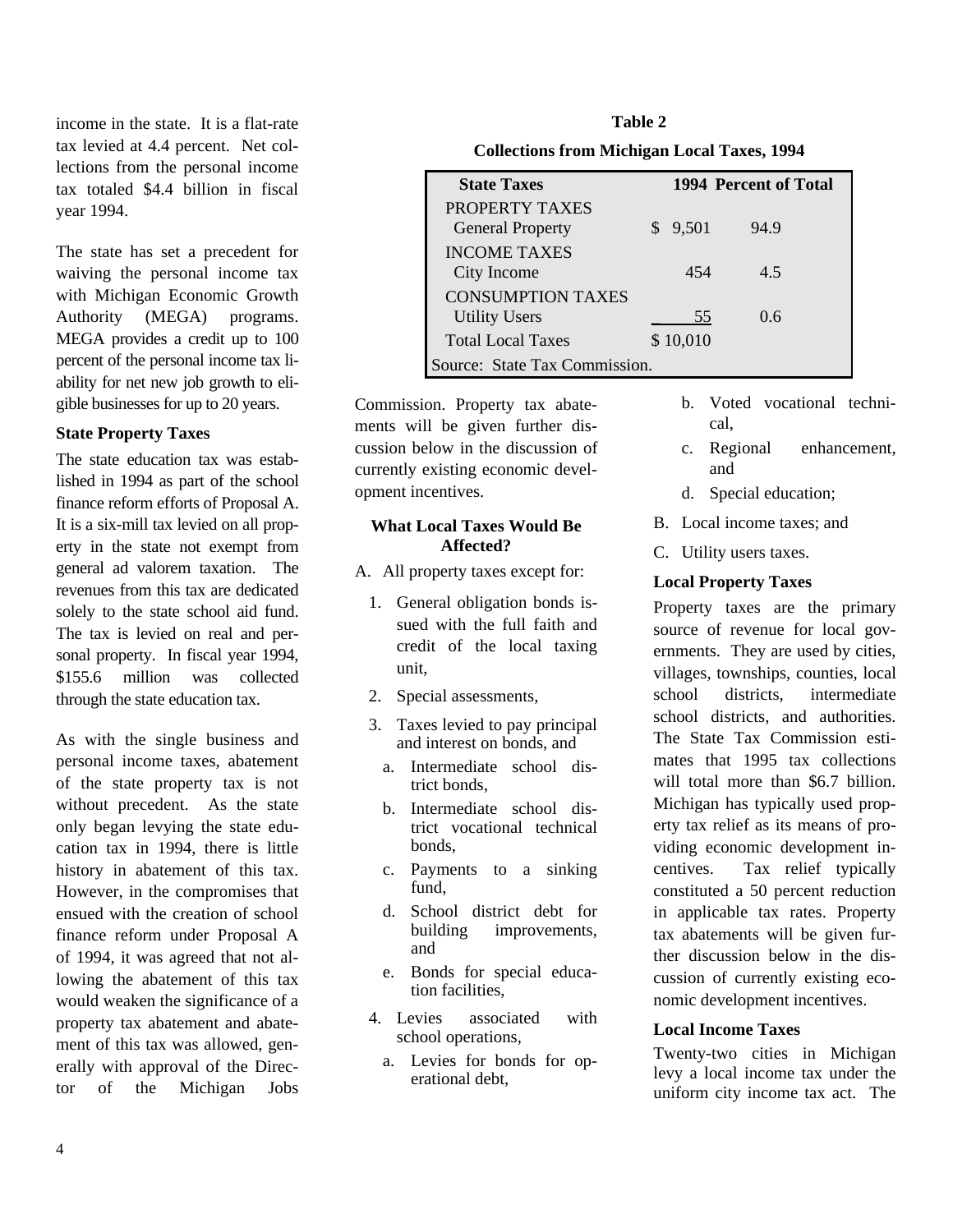tax rates are generally one percent on residents and corporations; 0.5 percent on income of nonresidents earned in the imposing city. The nonresident rate cannot exceed one-half of the resident rate. The city council in cities with populations over one million people (Detroit) may impose rates of up to three percent on residents, two percent on corporations, 1.5 percent on nonresidents. The city council in certain cities with populations under one million people (Highland Park and Saginaw) may impose rates of up to two percent on residents and corporations and one percent on nonresidents.

**Table 3** is a list of the cities that currently levy a city income tax, the year it was adopted, the tax rates, and the 1994 net tax collections.

The waiving of city income taxes is something without precedent in Michigan. The extent to which cities that levy local income taxes are affected by renaissance zones will depend on the mix of the labor force composition of the businesses located within the zone. There will be two types of workers. First are those who live and work in the renaissance zone. The city will forego all income tax revenue from these workers. Second are those who live outside the zone, either within the city or outside the city, but work within the renaissance zone. The city will continue to receive the revenues from these workers, either at the resident income tax rate or at the rate for non-residents.

#### **Utility Users Tax**

The utility users tax is authorized

for collection only by cities with populations over one million people (Detroit). It is levied at a five percent tax rate on consumption of public telephone, electric, steam, or gas services in the city. Each one percent of the tax yields approximately \$11 million. In fiscal year 1994, Detroit collected \$53.6 million from the utility users tax. As with the city income tax, the waiving of utility user tax is something without precedent in Michigan.

#### **Table 3**

#### **Michigan Cities Levying Local Income Tax, 1994** (dollars in thousands)

|                                        | Year |      |                                                             |      | <b>1994 Net</b> |
|----------------------------------------|------|------|-------------------------------------------------------------|------|-----------------|
| <b>City</b>                            |      |      | <b>Adopted Resident Corporation Nonresident Collections</b> |      |                 |
| Detroit                                | 1962 | 3.0% | 2.0%                                                        | 1.5% | \$307,014       |
| <b>Highland Park</b>                   | 1966 | 2.0  | 2.0                                                         | 1.0  | 4,534           |
| Saginaw                                | 1965 | 1.5  | 1.5                                                         | 0.75 | 12,927          |
| Albion                                 | 1972 | 1.0  | 1.0                                                         | 0.5  | 722             |
| <b>Battle Creek</b>                    | 1967 | 1.0  | 1.0                                                         | 0.5  | 10,641          |
| <b>Big Rapids</b>                      | 1970 | 1.0  | 1.0                                                         | 0.5  | 1,109           |
| Flint                                  | 1965 | 1.0  | 1.0                                                         | 0.5  | 28,317          |
| <b>Grand Rapids</b>                    | 1967 | 1.0  | 1.0                                                         | 0.5  | 31,846          |
| Grayling                               | 1972 | 1.0  | 1.0                                                         | 0.5  | 235             |
| Hamtramck                              | 1962 | 1.0  | 1.0                                                         | 0.5  | 1,636           |
| Hudson                                 | 1971 | 1.0  | 1.0                                                         | 0.5  | 286             |
| Ionia                                  | 1994 | 1.0  | 1.0                                                         | 0.5  | 1,123           |
| Jackson                                | 1970 | 1.0  | 1.0                                                         | 0.5  | 5,142           |
| Lansing                                | 1968 | 1.0  | 1.0                                                         | 0.5  | 19,325          |
| Lapeer                                 | 1967 | 1.0  | 1.0                                                         | 0.5  | 1,159           |
| Muskegon                               | 1993 | 1.0  | 1.0                                                         | 0.5  | 5,072           |
| Muskegon Heights                       | 1990 | 1.0  | 1.0                                                         | 0.5  | 935             |
| Pontiac                                | 1968 | 1.0  | 1.0                                                         | 0.5  | 12,011          |
| Port Huron                             | 1969 | 1.0  | 1.0                                                         | 0.5  | 4,644           |
| Portland                               | 1969 | 1.0  | 1.0                                                         | 0.5  | 453             |
| Springfield                            | 1989 | 1.0  | 1.0                                                         | 0.5  | 586             |
| Walker                                 | 1988 | 1.0  | 1.0                                                         | 0.5  | 4,325           |
| <b>TOTAL</b>                           |      |      |                                                             |      | \$454,042       |
| Source: Michigan State Tax Commission. |      |      |                                                             |      |                 |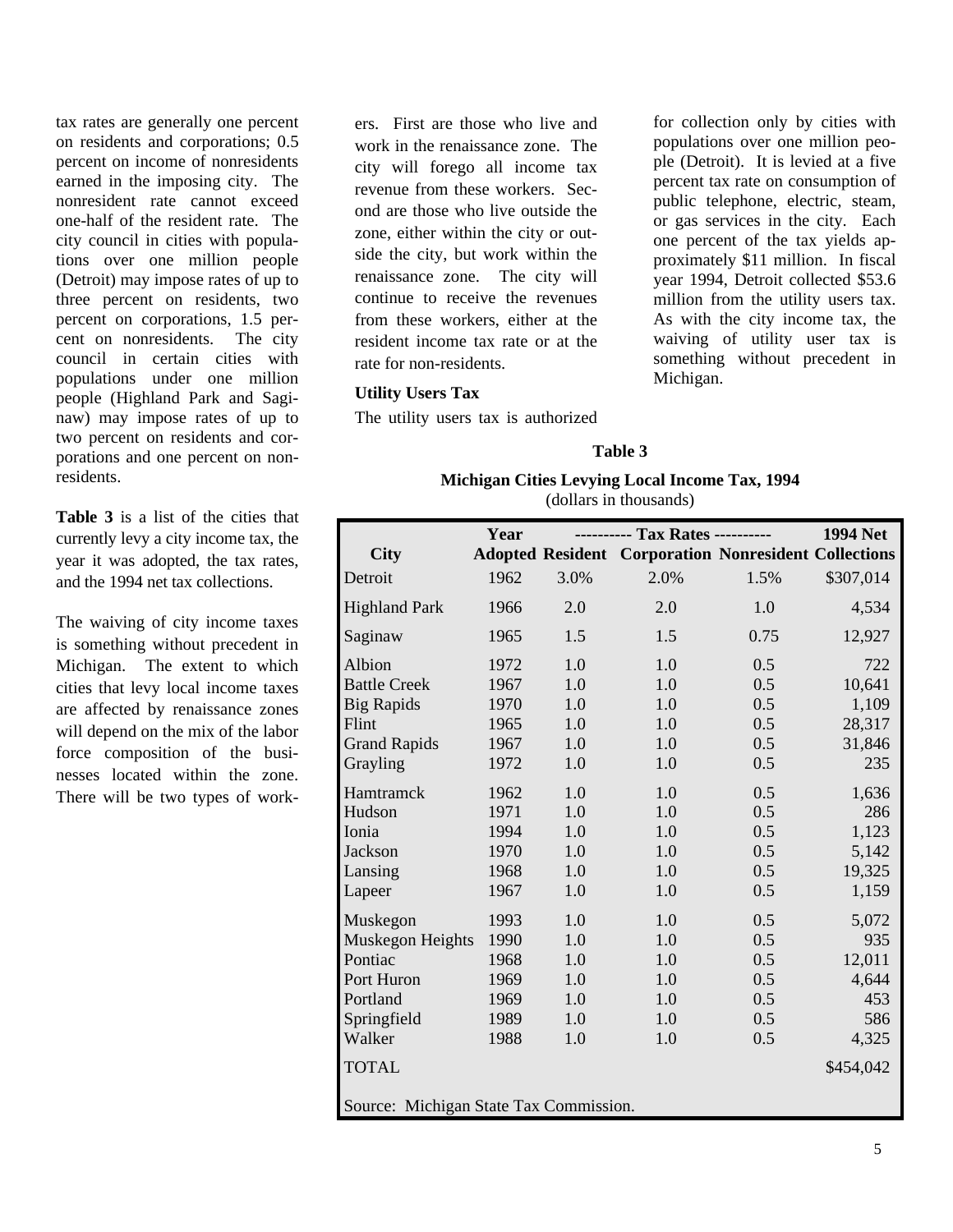# **Existing Michigan Economic Development Incentives**

Economic development incentives can come in two forms, public spending for a specific private party's purposes or tax reduction given to specific taxpayers. Municipalities are able to mix and match economic development incentive programs to create a program of public financing and tax incentives that best meets their needs. Michigan has far more experience in providing economic development aid to specific, individual parties than in providing economic development incentives to a large geographic area and all taxpayers, either of a certain class or all classes, within that area.

#### **Public Spending For A Specific Private Party's Purposes**

State and local governments in Michigan have encouraged economic development by financing public improvements, such as road construction and water and sewer line installation, with public funds. In recent years, the scope of public sector involvement has grown from general encouragement to specific assistance. The following state and local programs were created to provide specific assistance in business location.

#### **State Government**

**Transportation Economic Development Fund.** The Transportation Economic Development Fund was created in 1987 to provide increased funding to all road authorities for highway, road, and street improvements associated with economic growth and devel-

opment. The stated objectives of this fund are to "improve the network of highway services essential to economic competitiveness, to improve accessibility to target industries, to support private initiatives that create or retain jobs, and to encourage economic developments that increase resources for improving the health, safety and welfare of Michigan's citizens."

The Transportation Economic Development Fund was created to assist local efforts in economic development, it does not fund any projects solely from state funds. It is funded from license and permit fees, federal aid, local participation, and interest earnings from money in the fund. It is administered by the Office Of Economic Development within the State Transportation Commission.

**Michigan Strategic Fund.** In 1984, the Michigan Strategic Fund was created to provide a mechanism to foster greater coordination of state policies and to make available public and private development finance opportunities to businesses and communities within the state, "in order to expand the number of jobs in the state and to help agriculture, forestry, business, and industry prosper..." It is this fund that is the state vehicle for financing a new baseball stadium in Detroit.

#### **Local Governments**

Public spending for a specific private party's purposes is much more common at the local level. This can occur either through direct city spending or through the creation of an authority or other subsidiary bodies created for the purposes of economic development.

**Authorities Created for Tax Increment Financing.** Downtown development authorities (DDAs), tax increment finance authorities (TIFAs), and local development finance authorities (LDFAs), have been available to local units of government beginning in 1974 as a tool for economic development. The fact that there are three types of these authorities is indicative of changing municipal needs over time. Each type of authority has a similar basic mission, structure, powers, and revenue sources. Each is a public body, created by the governing body of a local unit, controlled by a board of directors which is appointed by the elected officials of the municipality, and having jurisdiction for limited purposes over one or more districts within the municipality. The principal differences among these three authorities are what type of local unit may create them, which areas of the municipality may be included within the district, and what property contributes to the tax increment revenues.

These authorities could capture the revenues from the levy of non-debt (and in some cases, debt) property taxes on the increase of SEV in the district or development area over the base year in which the tax increment financing plan was approved. Tax increment financing is the major revenue source and is the most important aspect of these authorities: all other functions and powers are also functions and powers of local governments. Only through tax increment financ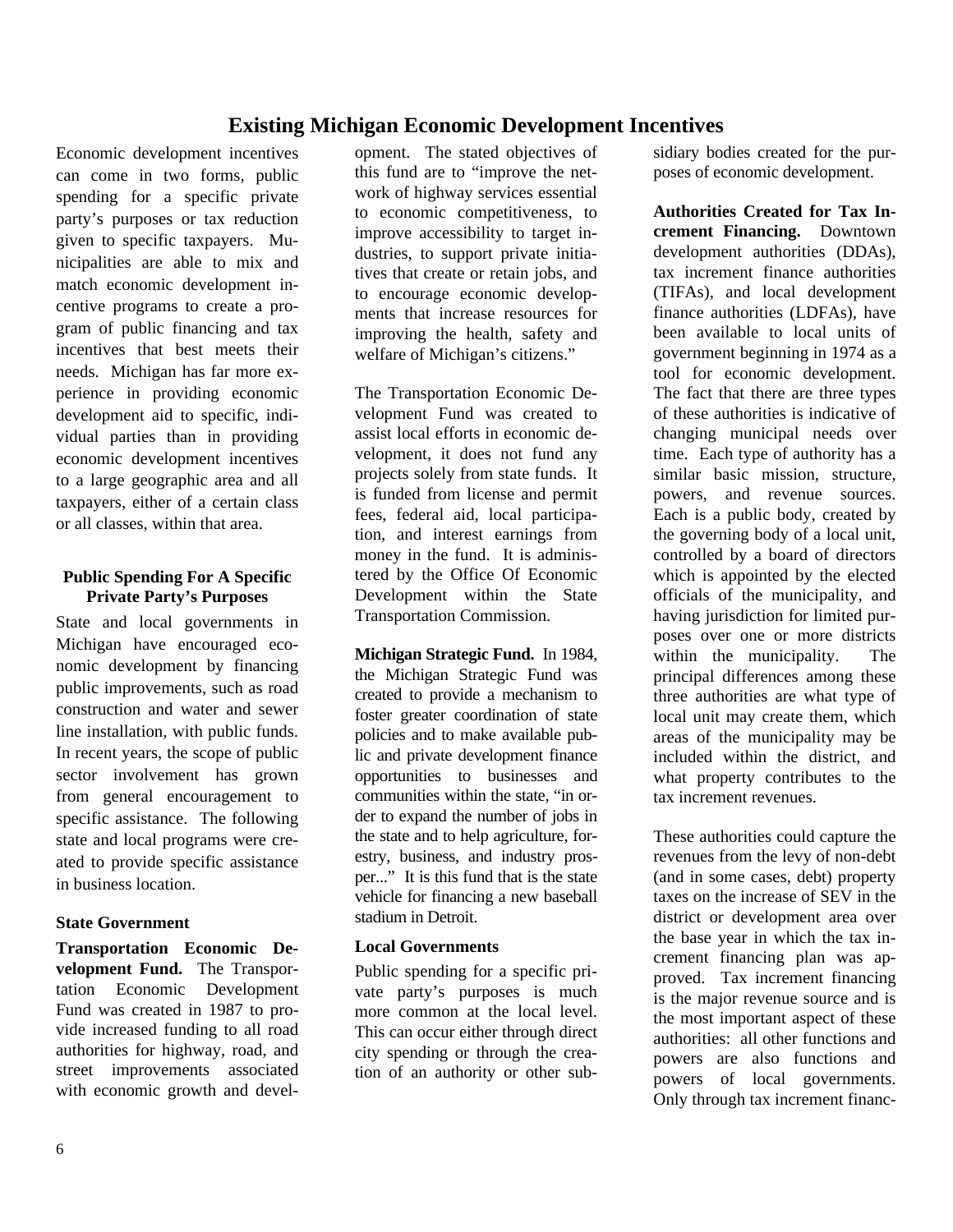ing can the increase in property tax revenues resulting from economic development be directly funneled back into the creation of incentives for additional economic development. Municipalities have used the revenues from tax increment financing to fund a whole gamut of economic incentive activities, including, but not limited to, site preparation, landscaping, street beautification, and laying water and sewer lines.

The use of tax increment financing as an economic development tool has been fairly popular in Michigan. As of June 30, 1993, some 276 DDAs, 85 TIFAs, and 67 LDFAs had been created by 322 cities, villages, and townships, 91 of which have created more than one authority. Municipalities with established economic bases have been the most common users of these development authorities. Tax increment authorities were created to allow municipalities to capture local school operating property taxes, thus providing additional revenue for economic development. The long-term effect of the changes caused by Public Act 145 of 1993 and Proposal A of 1994, reducing the yield of the property tax and limiting what can and cannot be captured, will be to diminish the role of these authorities, eventually rendering them nearly useless.

#### **Tax Reduction**

#### **State Government**

**Michigan Economic Growth Authority (MEGA).** MEGA is a new state board, established in 1995, that administers a job expansion incentive program. This program provides a single business tax credit for up to 100 percent of the incremental tax liability attributable to an expansion or new location and up to 100 percent of the personal income tax liability for net new job growth to eligible businesses for up to 20 years.

Qualified businesses must be engaged in manufacturing, research and development, wholesale and trade or office operations. The criteria used to determine whether to award tax credits and the amount of an incentive include the number of new jobs created, the average wage of the jobs being created, the total capital investment of the business, evidence that the expansion or location in Michigan would not have occurred without the incentives, a commitment for financial or economic cooperation from the local governments, and whether there are financial benefits to the state. The applying business must be financially sound and their proposed plans must be economically sound.

Applications for this program are evaluated by the Michigan Economic Growth Authority, and the final granting decision is made by an eight member board composed of the Director of the Michigan Jobs Commission, the State Treasurer, the Director of the Department of Management and Budget, the Director of the Department of Transportation, and four other members appointed by the Governor.

The Legislature has capped the granting of MEGA tax breaks at 25 projects per year. Projects cannot be approved after December 31, 1996, without permissive legislation allowing such actions. As of September 1995, five businesses

locating in Michigan have received MEGA credits. It is far too soon to make any sort of evaluations on how this program is working.

#### **Local Government**

**Enterprise Zone Facilities Tax.** Enterprise zones are the closest economic development tool to the renaissance zone proposal that has been introduced currently available in Michigan. In January 1986, the City of Benton Harbor was designated as the first, and only, enterprise zone in Michigan. The boundaries of the enterprise zone are coterminous with the boundaries of the city. To receive tax breaks a new or expanding business must classify as a certified or qualified business by the city. The success of Benton Harbor's enterprise zone will be discussed below, this section will only attempt to describe what they are and how they work.

To be certified, the business must start-up or relocate into the enterprise zone or be an existing business that plans to increase its SEV within the enterprise zone. "Certified" businesses receive all the tax abatements for ten years, or until the year 2004, whichever comes first, including a property tax rate of one-half the state average and complete abatement of the state single business tax and sales and use taxes. Benton Harbor retains all state and local property tax revenues paid by certified businesses. $1$ 

<sup>1</sup> Benton Harbor levies millages for 911 services, drug prevention, and for senior citizen services which are not included in the state and

 $\overline{a}$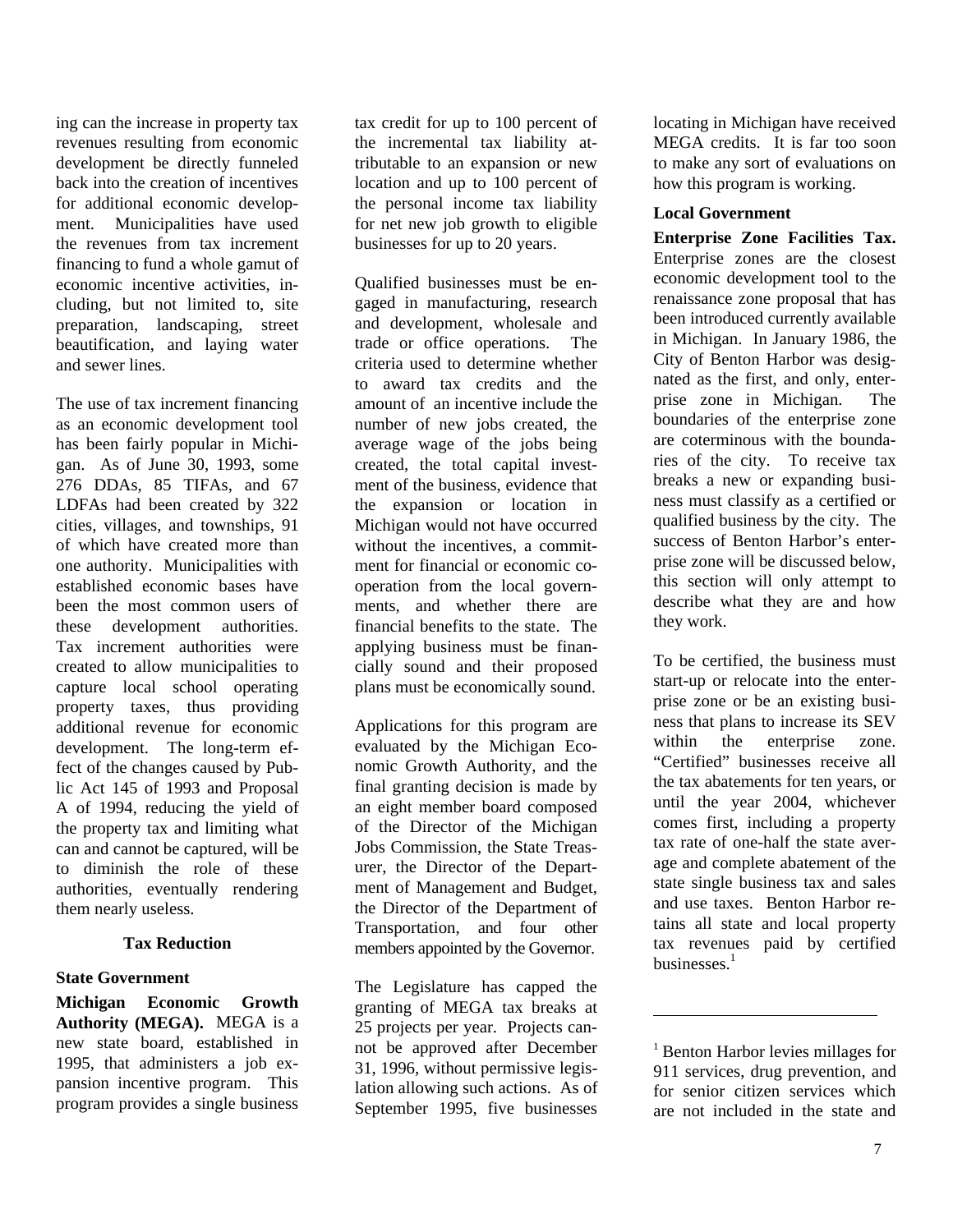Firms wishing to make lesser investments in the zone may also participate in a property tax credit program. To be "qualified," businesses must invest in and improve the value of their zone property, hire zone residents, or make a cash or in-kind contribution to zone taxing units (the City of Benton Harbor, Benton Harbor Area Schools, Lake Michigan College, the intermediate school district, or Berrien County). The property tax credit is against real property, reducing the tax rate to the statewide average millage rate. Benton Harbor retains the share of property taxes attributable to its millage as well as the state and local school millage portion of the property taxes paid by qualified businesses.

The enterprise zone act established a citizens council to advise the enterprise zone authority and the city of Benton Harbor on zone issues, to advocate for and assist businesses within the zone. Additionally, a revolving loan fund was created to provide seed money for economic development. This fund was capitalized with ten percent of the property taxes paid by qualified businesses.

**Industrial Facilities Tax.** First authorized in 1974, industrial facility exemption certificates allow local governments to exempt select properties from general ad valorem property taxation. Instead, these properties are subject to a specific tax. The abatement is granted for businesses creating new or reha-

local property taxes replaced by the statewide average property tax on non-homestead property.

bilitating old property. Industrial facility exemption certificates are granted for no more than 12 years after the completion of the construction or renovation of a facility. The local legislative body must approve issuance of the certificates with approval of the State Tax Commission and concurrence of the Michigan Department of Commerce. A 1993 amendment to the law now requires certificate applicants and the granting municipality to enter into a written agreement before the State Tax Commission can approve an exemption certificate.

Prior to Proposal A, the calculation of the industrial facility taxes in lieu of general ad valorem property taxes depended solely on the type of facility exempted. These specific taxes represented a 50 percent reduction in tax liability in most cases. While new specific taxes will continue to represent about a 50 percent reduction in tax liability, the specific tax rate of each individual abatement will now vary, depending on the type of facility, when the exemption was issued, and whether the state grants an abatement of its education tax. The specific tax rate for most industrial exemptions is currently calculated as one-half of the local millage levied on nonhomestead property for that year plus whatever the state treasurer abates from the six-mill state education tax (the method of tax rate calculation is different for exemptions granted prior to January 1, 1994). The state treasurer may abate all, 50 percent, or none of this tax if doing so is "necessary to reduce unemployment, promote economic growth, and increase

capital investment in this state." Receipts from these specific taxes are distributed among the taxing units in the same manner as the property taxes on which they are based.

Tax abatements are used very commonly for economic development. As of December 31, 1993, 6,654 certificates were outstanding for abatement of new industrial facilities, accounting for over \$15.7 billion of state equalized valuation (SEV). There were 486 certificates outstanding for abatement of rehabilitated industrial facilities, abating about \$1.3 billion of investment.

**Commercial Facilities Tax.** Like industrial facility exemptions, commercial facility exemption certificates allowed local governments to exempt select properties from general ad valorem taxation. Instead, these properties were subject to a specific tax. Also like industrial facility exemptions, the abatement was granted to businesses investing in new or rehabilitated property. First authorized in 1978, exemption certificates were limited to 12 years after the completion of the construction or renovation of a facility. Local legislative bodies were solely responsible for the issuance of these certificates.

The calculation of the commercial facility taxes in lieu of general ad valorem property taxes depends on the type of facility exempted. The most common method of rate calculation includes one-half of the local and intermediate school operating mills levied on that property in 1993 plus one-half of all other, non-school mills currently

 $\overline{a}$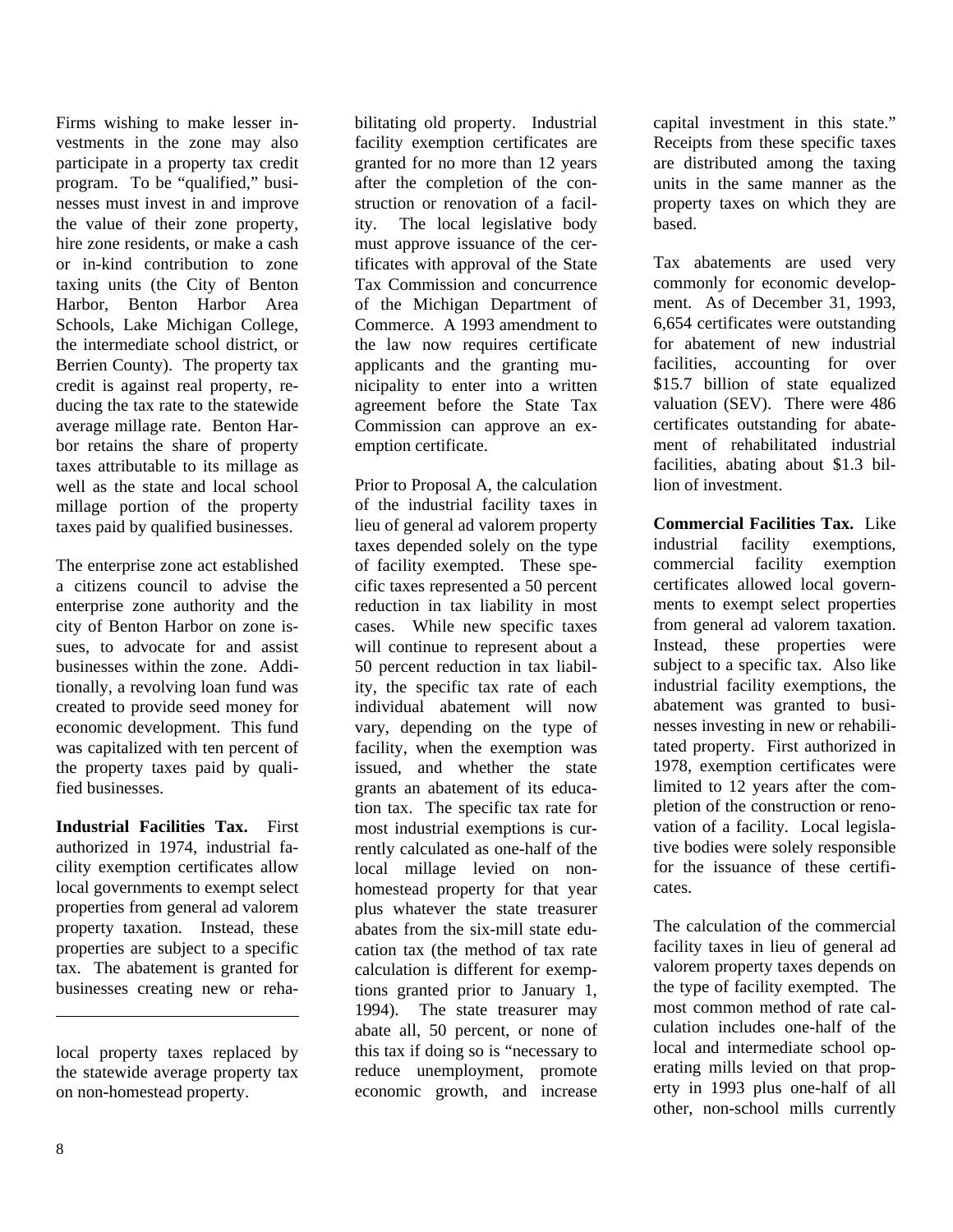levied on that property. In other words, presently abated property will continue to pay one-half of the school operating tax rate that was levied in 1993 and will not receive the benefits of the school operating tax reduction. Receipts from these specific taxes are distributed among the taxing units in the same manner as the property taxes on which they are based.

The authority to issue commercial abatements expired on December 31, 1985, but an exemption then in effect continues until expiration of the certificate. While there were 2,620 commercial facility exemption certificates issued of various sorts between 1978 and 1985, worth approximately \$600 million of SEV, the number of existing abatements and their current value is unknown.

**Technological Facilities Tax.** Technological facility exemption certificates operate much the same as the industrial facility tax. These certificates were first authorized in 1984. Technological facility taxes are levied in lieu of general property taxation for up to 12 years after completion of facilities granted an exemption certificate within technology park districts. The specific tax rate is calculated as one-half of the local and intermediate school operating mills levied on that property in 1993 plus onehalf of all other, non-school mills currently levied on that property. Local legislative bodies must approve the issuance of these certificates. Receipts from these specific taxes are distributed among the taxing units in the same manner as the property taxes on which they are based.

**Commercial Housing Facilities Tax.** Commercial housing facility taxes, first authorized in 1976, are levied in lieu of general property taxation for up to 12 years after completion of new facilities granted exemption certificates within downtown development districts of cities levying local income taxes. The specific tax rate is calculated as one-half of the local property tax rate, unless waived by the local legislative body. Local legislative bodies were solely responsible for the issuance of these certificates. Receipts from these specific taxes are distributed among the taxing units in the same manner as the property taxes on which they are based. Authority to issue certificates expired December 31, 1986, but exemptions then in effect continue until expiration of the certificate.

**Neighborhood Enterprise Zone Facilities Tax.** The neighborhood enterprise zone program was begun in 1992 as an outgrowth of the enterprise zone program in Benton Harbor. A need was perceived for a housing revitalization program. This program allows taxes to be levied in lieu of general property taxation for up to 12 years after rehabilitation or completion of the facility granted an exemption. The specific tax rate for homesteads is calculated as one-half of the statewide average rate paid by other homestead or qualified agricultural property. The specific tax rate for non-homestead property is calculated as one-half of the statewide average rate paid by other commercial, industrial, and utility property. Receipts from these specific taxes are distributed among the taxing units in the same manner as the property taxes on which they are based.

As of December 1993, a total of 29 cities and one township were eligible to participate in the neighborhood enterprise zone program. Six of these units had established a zone, and three of those six had active programs.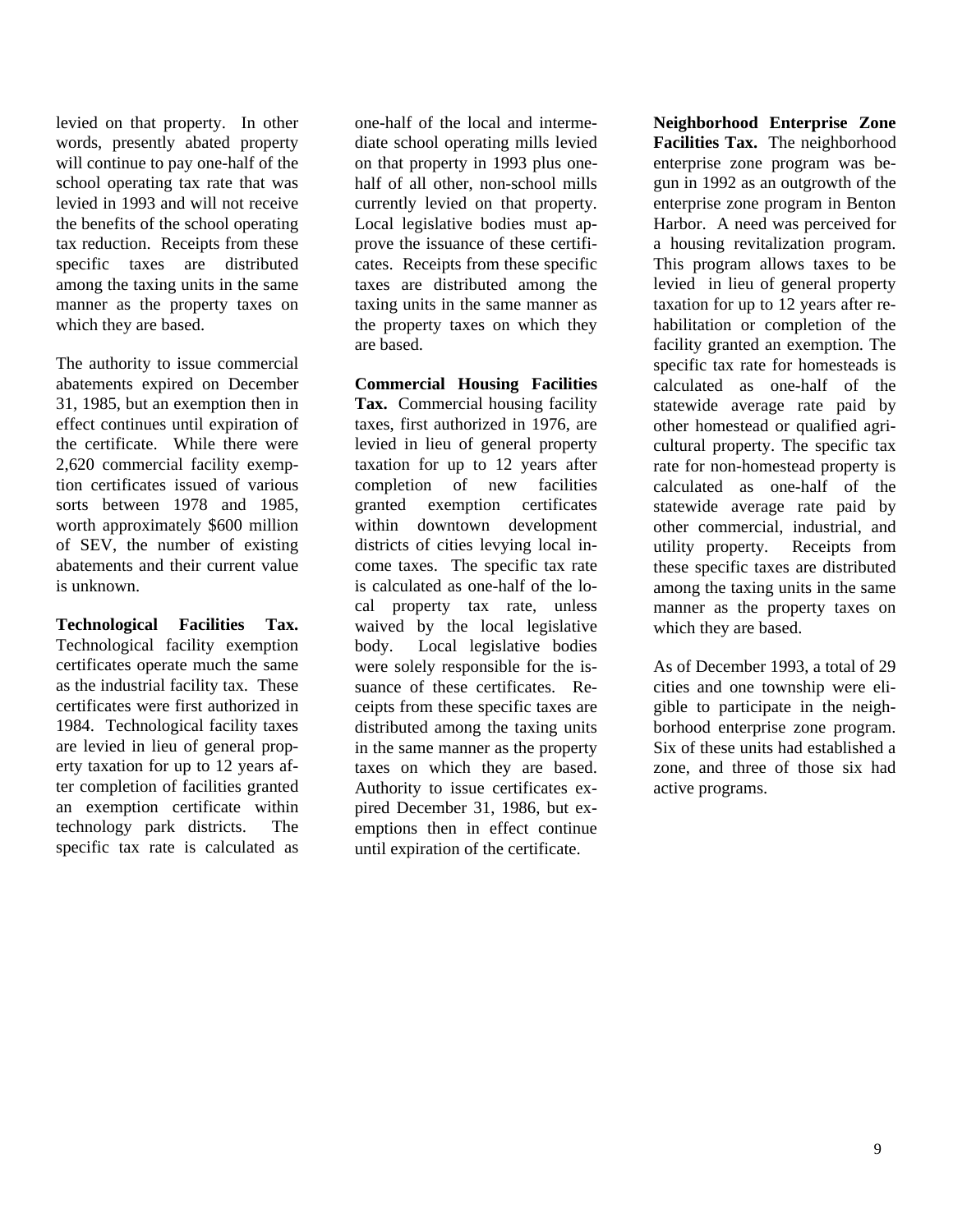# **Has Anything Like Renaissance Zones Ever Been Tried Before?**

The short answer is no. As of 1993, 35 states and the District of Columbia reported having enterprise zones of some sort, offering tax incentives, regulatory streamlining, and site development to businesses and individuals. These programs typically offer tax reduction, similar to the Benton Harbor enterprise zone or other Michigan tax incentive programs, in exchange for an investment or hiring commitment within the zone. Benefits received by businesses are typically negotiated in some form between that business and the governmental unit.

The renaissance zone program would offer the most extensive tax credits to businesses of any state in the nation. Tax reduction would be for the entire tax liability for those taxes subject to waiver. No investment commitments would be necessary from those receiving the benefits. Additionally, this would be the first occasion in which businesses and individuals alike are offered tax incentives simply for being located within a designated area. Rather than government picking winners and losers by putting certain classes of business up against certain criteria, the market would be allowed to operate. Any business or individual willing to pay the market price for property in the zone would be eligible for benefits. Economic theory says this should increase the demand for zone property, and therefore make the entire zone better off as efforts are made to maintain investments. There are no examples of anything being done to this extent before, however, there are examples that can be analyzed to draw upon for lessons.

#### **Federal Empowerment Zones**

In 1993, President Clinton introduced Empowerment Zones as a concept for revitalizing distressed urban and rural areas. The Revenue Reconciliation Act of 1993 provided special tax incentives to be granted to qualified businesses operating in empowerment zones and enterprise communities. State and local governments nominated areas for consideration. From the areas nominated, the Secretary of the United States Department of Housing and Urban Development designated six empowerment zones and 65 enterprise communities in urban areas, and the Secretary of the United States Department of Agriculture designated three empowerment zones and 30 enterprise communities in rural areas. Nominated empowerment zone areas had to meet eligibility criteria related to population, distress, size, and poverty rate. The areas receiving empowerment zone status have that designation for up to ten years, but the designation may be revoked if the state or local government modifies the boundaries of the area, or does not comply with the agreed strategic plan.

Businesses that qualify and operate within the empowerment zones are eligible for three incentives: an employer wage credit equal to 20 percent of the first \$15,000 of qualified wages paid or incurred to each employee who meets certain criteria; the "section 179" deduction for qualified zone property is increased from \$17,500 to \$37,500 in the year the property is placed in

service; and a new category of taxexempt private activity bond is created. Detroit was awarded an empowerment zone in 1994 which covers 18.35 square miles of the city, and encompasses a population of over 101, 000 people and approximately 9,000 businesses.

Unlike renaissance zones, empowerment zone benefits are granted from the federal level. Once the city won designation as a zone, the only requirement of the city was to work to make it successful. Designation was not contingent on the reduction of local taxes. While there have been some early indications of success connected with the Detroit Empowerment Zone, it is still far too soon to attempt to evaluate this program. One early observation is that while tax benefits have made locating within the empowerment zone more attractive to businesses, it has done little to reduce the city's bureaucratic or regulatory burden or to change the way the city does business. To the contrary, the empowerment zone designation has led to the creation of an additional layer of bureaucracy, the Empowerment Zone Development Corporation.

#### **Benton Harbor's Enterprise Zone**

Benton Harbor is the only Michigan community to be designated as an enterprise zone. The functioning of the enterprise zone is described above, this section is meant to provide some evaluation of its success.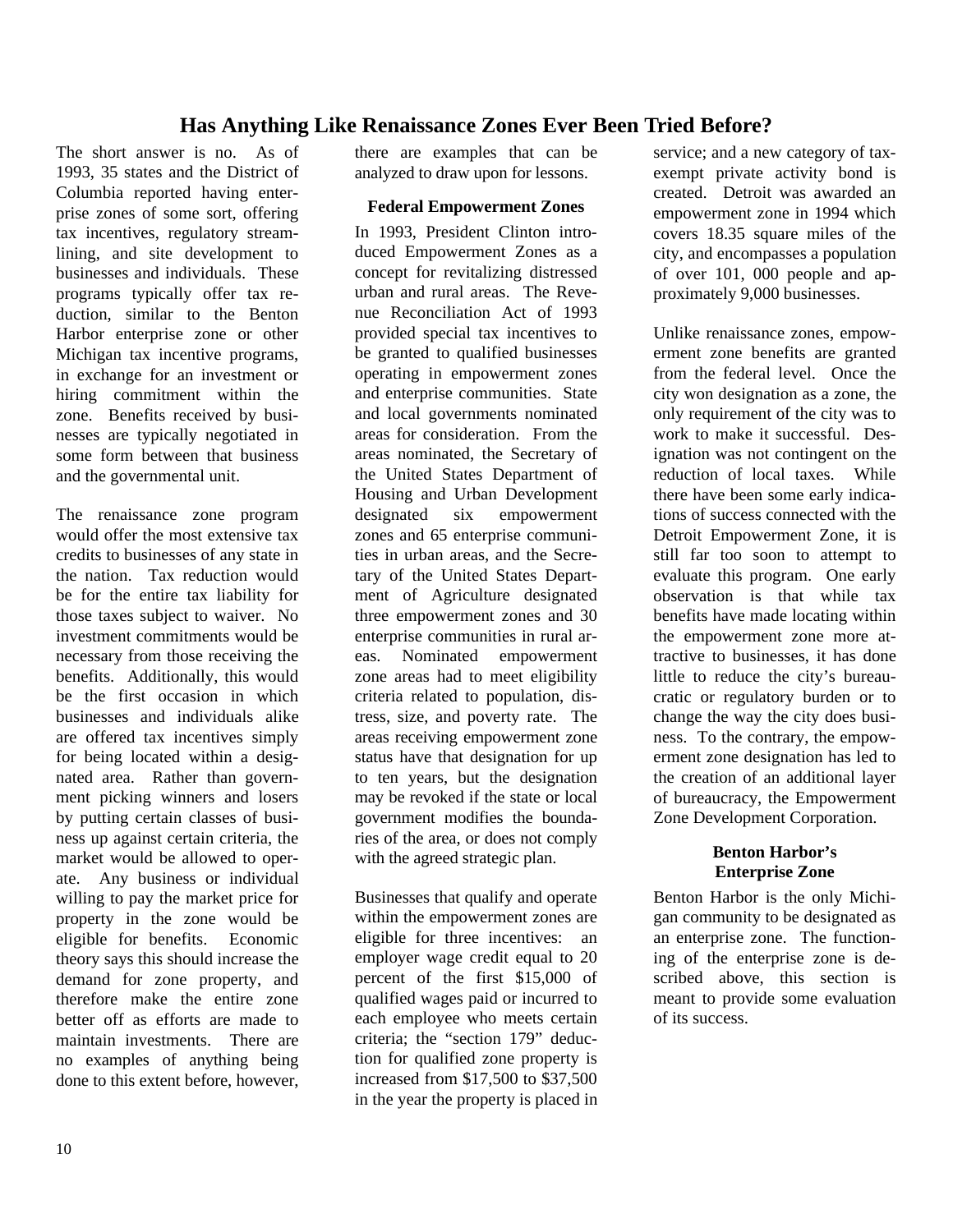#### **Enterprise Zones Lessons Relative to Renaissance Zones**

While both enterprise zones and renaissance zones would attempt to address the same urban problems, some major differences in how these economic development tools can be used are worth noting.

**Definition of Economically Distressed Area.** Under the original provisions of the enterprise zone act, an economically distressed area was one which had an average unemployment rate in the most recent calendar year of more than 25 percent; which had a median family income less than 55 percent of the state average median family income; which had a governmental unit levying more than 30 mills; and, in which the SEV in the governmental unit was less than \$4,000 per capita. The definition of economically distressed areas to qualify for a new enterprise zone, as amended in 1994, requires the qualifying unit to have the designation of an empowerment zone, rural enterprise community, or enterprise community as defined by the U.S. Department Of Housing and Urban Development or the U.S. Department Of Agriculture.

Renaissance zones, which use the same phrase, "economically distressed" area, set the criteria loosely to judge the levels of poverty, unemployment, and educational achievement in a nominated area relative to other areas competing for nomination. This is necessary because the state has determined that eight zones will exist.

**Benefit and Revenue Differences.** Differences between enterprise zones and renaissance zones will

affect the attractiveness of locating within a zone to businesses and the ability to improve government services. First, the enterprise zone was defined to encompass all of the City of Benton Harbor. A renaissance zone could encompass no more than 5,000 acres.

Second, the ability to receive tax benefits in the enterprise zone is contingent upon businesses' willingness to invest in the zone, initially a fairly significant investment. A renaissance zone would grant tax benefits to all taxpayers located within the zone, regardless of class of property or intentions relative to investment.

Third, enterprise zone benefits allow for a partial reduction in local taxes and a complete reduction of some state taxes. Taxpayers located in a renaissance zone would receive complete reduction of their local taxes and complete reduction of some state taxes.

Fourth, the enterprise zone actually allows for the City of Benton Harbor to receive more tax revenues than would otherwise be the case. The city can capture property tax revenues from other taxing bodies to finance improvements in infrastructure and city services. The renaissance zone would result in lost revenues to the municipality in the short run, the magnitude of which would be too difficult to estimate.

Finally, the enterprise zone act provides for creation of a revolving loan fund, capitalized from property taxes paid by qualified business, to aid expansion and provide seed money for new businesses. Any such efforts in a ren-

aissance zone would have to come out of other city funds.

#### **Has The Enterprise Zone Made A Difference?**

The enterprise zone act limits the duration of the program. The act provides that the zone report to the Michigan Legislature to "...present an analysis of the economic impacts..." of the zone program. The fourth such report ("Michigan Enterprise Zone Program: Seven Years of Progress," 1993) was accepted by the Legislature and the enterprise zone act was amended in 1994 to continue through the year 2004.

This report concluded that "while some comparisons showed that Benton Harbor sustained little growth, economic growth in the number of jobs created and increases in the value of commercial and industrial property were dramatic. For these reasons the enterprise zone is determined to be successful." The report considered a number of demographic, economic, social, and governmental indicators to evaluate Benton Harbor relative to surrounding communities and the state as a whole. It was clear that commercial and industrial property values have grown under the enterprise zone act. Benton Harbor has received over \$75 million in new investment. Over 800 jobs have been created by business growth within the enterprise zone. Finally, the zone has allowed the city the opportunity to make critical improvements to services and infrastructure, and the revenue generated has enabled the city to reduce its budget shortfall problems.

However, while these factors indicate that Benton Harbor fared well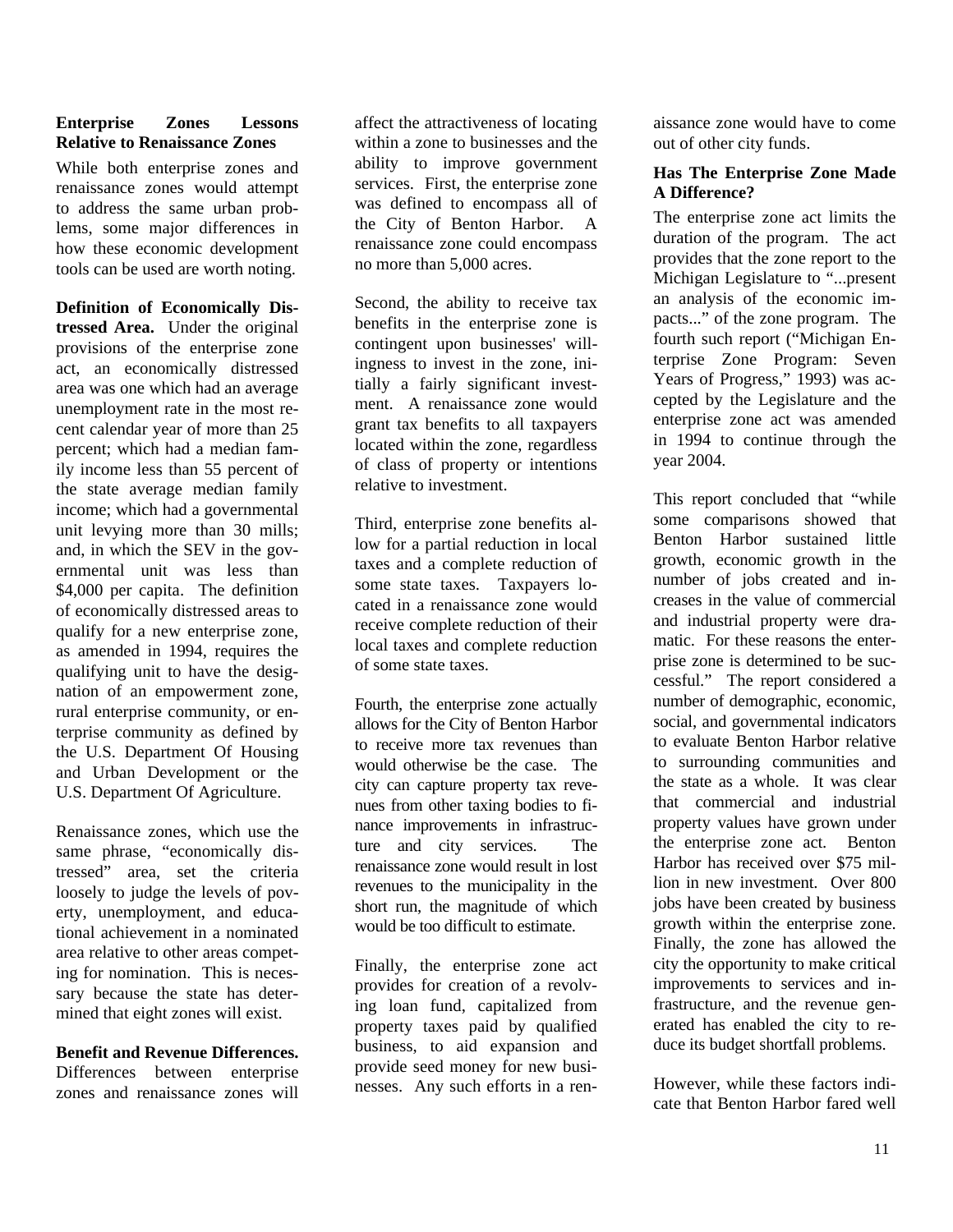in some areas, the city has sustained little or no growth in other areas. Crime rates, population loss, home ownership patterns, and occupational shifting experienced little improvement. Educational attainment, unemployment rates, and poverty levels experienced no growth under the enterprise zone.

One of the problems identified with the creation of an enterprise zone in Benton Harbor was the failure to create a comprehensive plan for development. The enterprise zone with its tax benefits and employment credits have been successful in creating business and employment growth. Business in the downtown area has grown. However, ideas for economic development were not intertwined with ideas for community development. Businesses were interested in hiring city residents to gain the offered credits, but there was a lack of adequately trained, qualified work force. City residents were hired as businesses attempted to take advantage of the

tax credits, but the lack of adequate housing meant that as these workers accumulated wealth and endeavored to improve their lot in life, they were forced to move outside the city to do so. This resulted in the businesses losing their worker credits. To the credit of renaissance zones, the fact that tax benefits would be extended to residents as well as businesses may address this need for comprehensive development.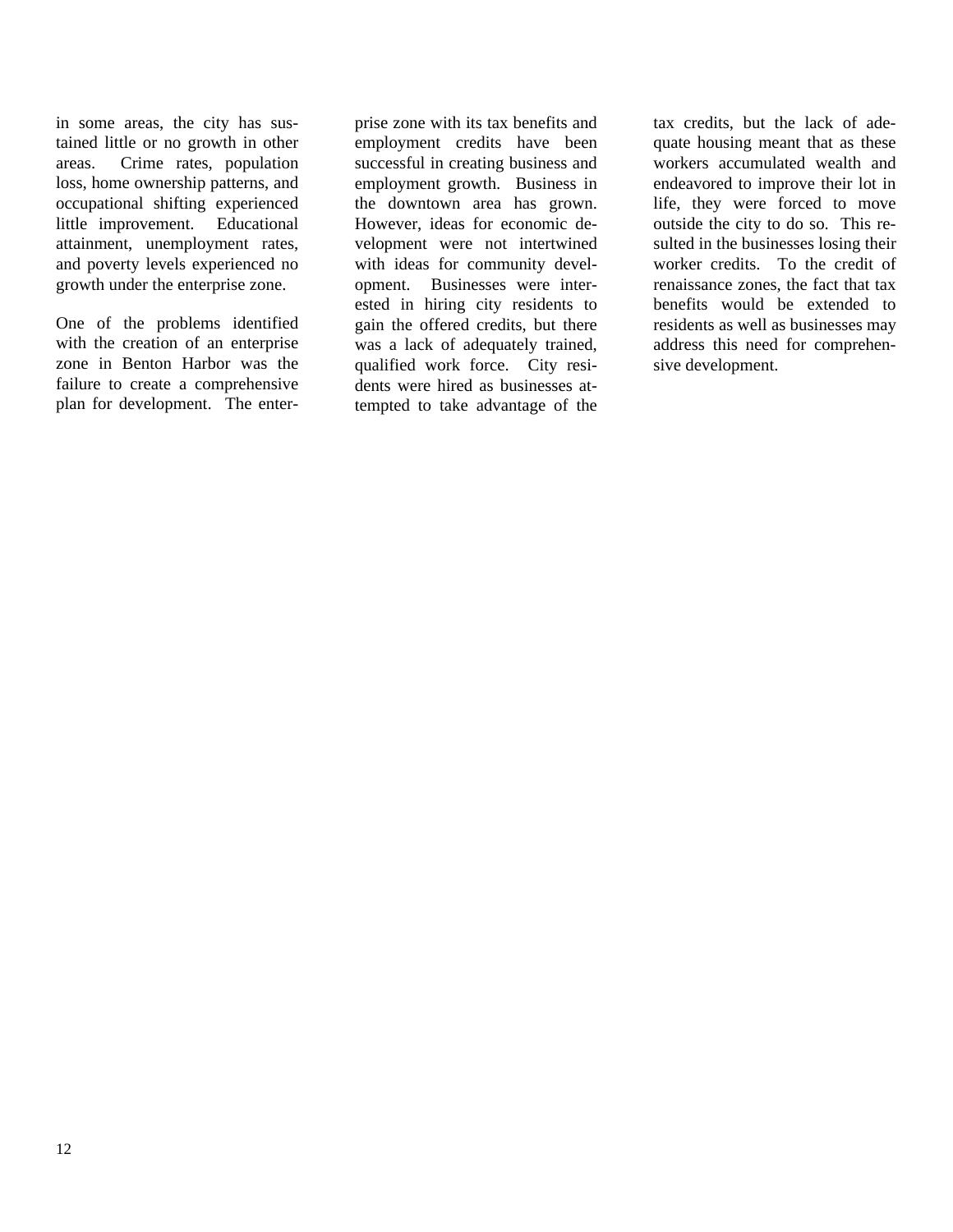# **Renaissance Zone Issues**

#### **Why This Proposal?**

The stated purpose of the proposal in the introduced legislation is "to assist certain local governmental units in encouraging economic development, the consequent job creation and retention, and ancillary economic growth in this state." It is not as readily apparent the extent to which this proposal is offered as a tool to spur business and employment growth, or to provide test cases for measuring the consequences of drastic tax reduction.

#### **A New Philosophy**

Renaissance zones would bring a new philosophy to tax incentives. As is evident with the plethora of tax incentive programs available in Michigan, previous tax incentive programs have attempted to target individual classes or types of property. Industrial, commercial, technological, and housing facilities have all been the target of individual programs in which a specific tax is levied in lieu of the general ad valorem property tax.

Renaissance zones would make no such distinctions between classes or types of property. The only role of government will be the local government's role in setting zoning restrictions on the land and the tendency of developers to look to local governments for other nontax related economic development incentives, such as site development. Renaissance zones will reduce the ability of government to hand pick the winners, those benefiting from tax incentives.

#### **Zone Selection Process**

The problem with any program like this, in which the selection criteria are ambiguously defined, is that politics and favoritism may work their way, or appear to work their way, into the selection process. On September 13, it was reported that the Office of the Inspector General for the U.S. Department of Housing and Urban Development found that the process for selecting empowerment zone cities "was flawed and in some cases 'open to favoritism.'" The process "did not provide reasonable assurance that the best eligible applications were selected for benefit designations and funding awards." Instead, final picks were largely at the discretion of HUD Secretary Henry Ciseneros. The audit found that a number of applications of award winners were not recommended for final consideration by the overseeing task force, while others that were recommended seemed to have been passed over. ("Selection of Empowerment Zones Flawed, Audit Finds," Detroit News, September 13, 1995) Such findings lead to lost confidence in government and doubts about whether such programs are serving their purported purposes.

Considering the stakes of receiving a renaissance zone designation, it would seem to be in the interest of all taxpayers of the state to keep politics to a minimum in the selection process. In the case of renaissance zones, the review board and selection board are primarily from the same political party. Many state bodies making decisions of this nature require an even distribution of members from the two major political parties, to avoid partisan politics and promote compromise.

#### **Tax Expenditure**

In the world of tax vernacular, excluding individual groups from the collection of a tax is known as "tax expenditures." Tax expenditures are defined in the Tax Expenditure Appendix to the State of Michigan Executive Budget in general as:

... revenue foregone due to exemptions, exclusions or deductions from the tax base, credits applied to tax liability, or preferential tax rates.... Traditionally, tax expenditures have had two purposes. The first is to reduce taxes for specific individuals or firms and thus change the distribution of tax burden.... The second purpose of tax expenditures is to create an incentive for individuals or firms to change behavior.

Renaissance zones attempt to "create an incentive for individuals or firms to change behavior" by reducing the costs of locating in economically distressed areas. These incentives are meant to encourage economic development within renaissance zones, relative to non-economically distressed areas. Tax expenditures are granted, not because decisions are made solely on the receipt of tax benefits, but because they help to sway decisions in a way the government deems socially beneficial.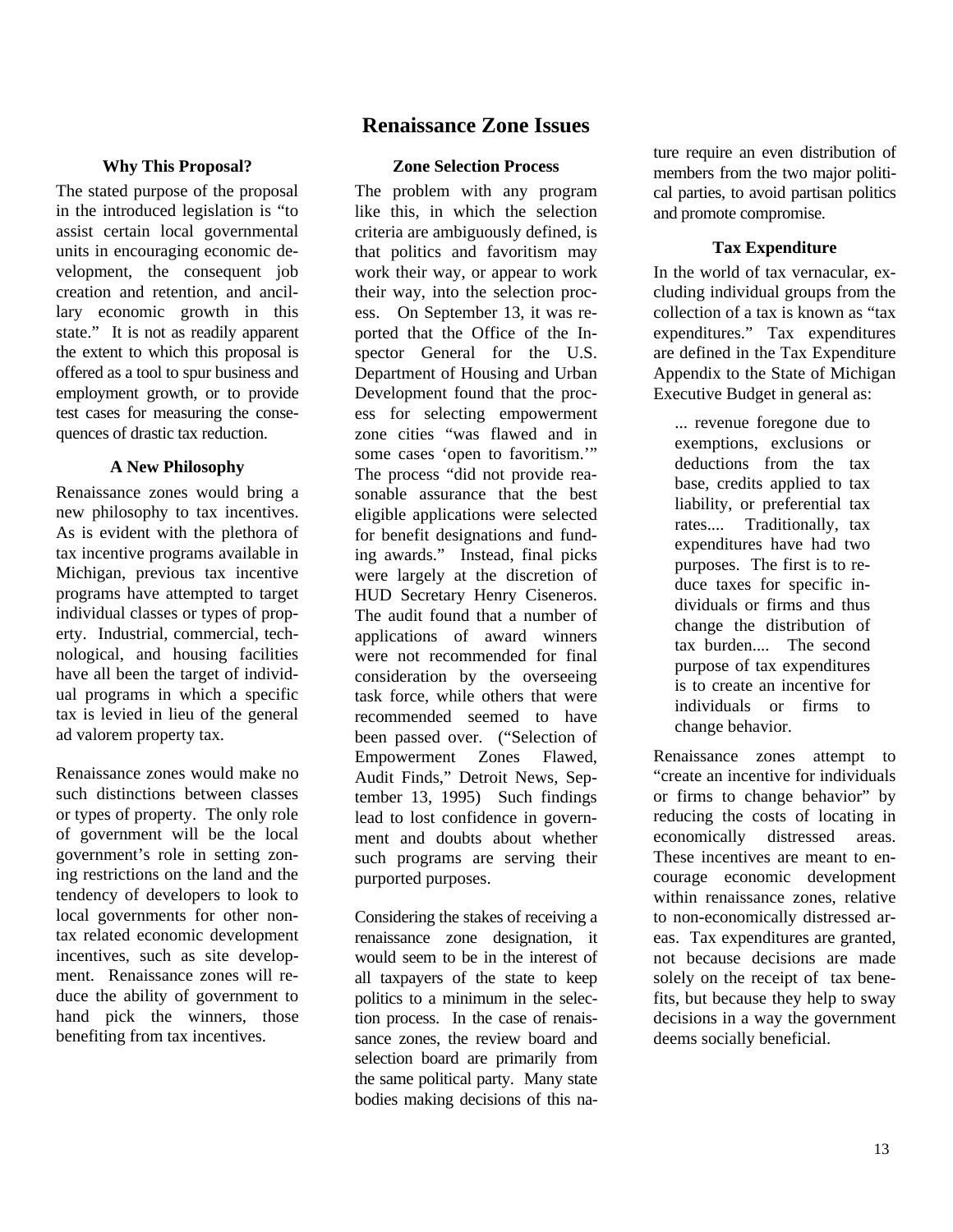#### **Why Not Allow Other State Taxes To Be Waived?**

Creating an area where sales taxes are not collected would provide a huge incentive for commercial investment, especially for retailers of big ticket items such as autos, furniture and major appliances. The state relies fairly heavily on the revenues of the sales tax for its revenues. However, if this is a reason for its exclusion, why is the state asking local governments to forego 100 percent of their revenues in these renaissance zones? Renaissance zones would comprise a much smaller percent of the state's tax base than it would for any individual municipality. The areas that will be nominated for renaissance zones by definition do not have many commercial businesses. The amount of lost sales tax revenues from existing businesses in the zone would not be all that significant. In the long term however, the state would benefit from building its retail sales tax base up for when these zone designations expire.

However, such an area is likely to draw a large concentration of retailers of "big ticket" consumer goods, such as automobiles and major appliances. Such movement into a renaissance zone would affect retail businesses for a great distance surrounding a zone.

Other states have allowed businesses in their enterprise zones to reduce the sales tax rate with some success. It is important to note, however, that these enterprise zones in other states are relatively close to large cities in neighboring states. The aim is generally to draw shoppers from the large city,

such as New Jersey enterprise zones attempting to draw shoppers from New York City.

What about the use tax, the intangibles tax, the estate tax, or the real estate transfer tax? These are all taxes that affect decision making. The use tax is a transaction tax that would be difficult to monitor. The intangibles and estate taxes are both taxes on the property of a business or individual. Intangibles are stocks, bonds, pensions, and other non-tangible investments. The tax is levied at different rates depending on whether the property is an income producing (i.e., interest, dividends, and other earnings) or non-income producing property. In fiscal year 1994, intangibles tax collections totaled \$124.3 million. This tax is to be phased out effective January 1, 1998. Estate taxes are paid on the estates of deceased individuals. In Michigan, the rate is imposed up to the maximum allowable federal credit for state inheritance taxes paid. Estate taxes totaled \$63 million for fiscal year 1994. Real estate transfer taxes are levied by the counties and by the state. They are paid by the seller of real estate on the fair

market value of property at a rate of 0.75 percent to the state and 0.15 percent to Wayne County or 0.11 percent to all other counties. The first year of collections of the state real estate transfer tax is 1995.

#### **How Effective Can Renaissance Zones Be?**

#### **Can Tax Credits Affect Business And Individual Location Decisions?**

Yes, they probably can. Businesses have based location decisions on the receipt of tax credits much less significant than what renaissance zones would offer. However, state and local taxes typically represent only about five percent of the operating costs of a business. It is possible that the negative factors defining a renaissance zone as an economically distressed area, things defined below as "indirect taxes," could add more than five percent to the costs of businesses and individuals locating in a renaissance zone. State and local governments in Michigan, like most other states, use tax incentives as one of many tools to attract businesses.

#### **Economic Experiment**

Typically with tax incentives, policy makers do not know if the tax incentives actually make a difference. They do not know if development would have occurred as it did with or without tax incentives. In the case of renaissance zones, it might be possible to make a judgment on their effectiveness.

Assuming every city and county participates in the nomination process, there will be 85 areas nominated for renaissance zone designation. Only eight will receive designation, leaving 77, presumably economically distressed, areas to serve as control areas. A treatment will be applied to one group, the eight zones, and no treatment will be applied to the other zone, the 77 nonrecipients. After 15 years, it might be possible to compare the changes that have occurred in each group and judge to what extent renaissance zones made a difference.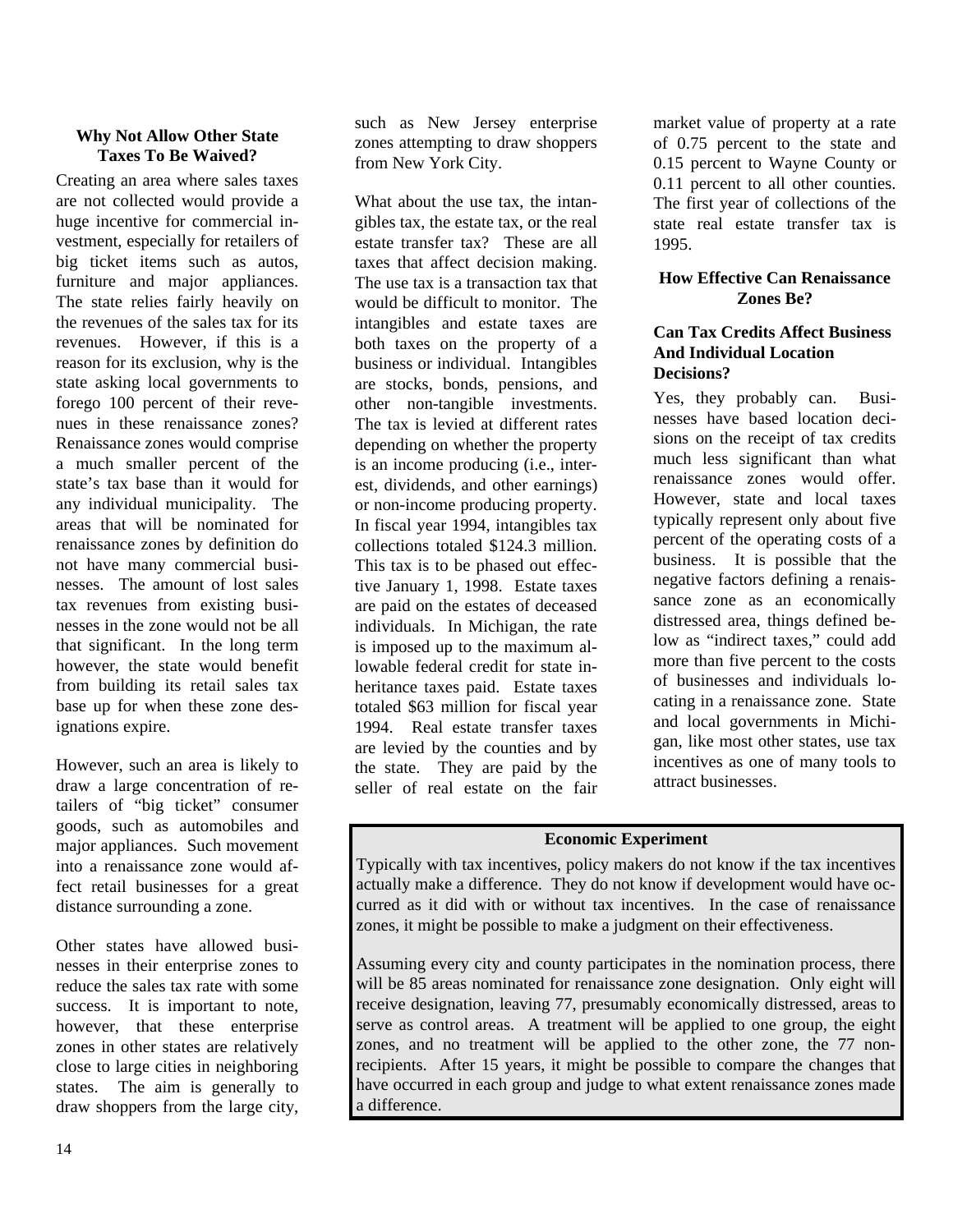#### **Will Renaissance Zones Result In New Growth Or Relocations Of Existing Businesses?**

Past thinking is that tax incentives should not be so much, and the qualifications for tax benefits so lax, that the businesses that are attracted are leaving other areas of the state. It is likely that renaissance zones will be disproportionately attractive to businesses with high single business tax liability. Of the 105 current certified businesses in the Benton Harbor enterprise zone, 98 (93 percent) started operations in Benton Harbor; seven (seven percent) transferred to Benton Harbor from other Michigan locations. However, the enterprise zone has restrictions for relocating businesses desiring certification:

... location of the new facility or qualified new business in the enterprise zone will not have the effect of transferring employment from another local governmental unit or from an area in the local governmental unit to the enterprise zone located within that local governmental unit.

Such restrictions are not included in the proposal for renaissance zones. The significance of business relocation into the zone of a municipality would depend on the area from which the business was relocating. If businesses opt to relocate into a renaissance zone from other municipalities without blighted areas, it is arguable that, in aggregate, little harm is done to the exited municipality and the region as a whole is better off.

However, economically distressed areas are rarely limited to the geographical confines that would limit a renaissance zone. Allowing businesses and individuals to simply relocate within the same municipality to enjoy the tax free status of a designated area would further deplete the economically distressed areas not included in a zone. The effects of such intramunicipality relocation could be felt in the area immediately surrounding a renaissance zone, or it could be felt in parts of the municipality removed from the renaissance zone. In either case, not only is the municipality foregoing the tax revenues from those located in the renaissance zone at the time of designation, but now a shifting between properties outside the zone to properties inside the zone could cause further deterioration of the tax base. The risk of such movement could lead municipalities to nominate areas bordering neighboring municipalities, so that any relocation into the zone is at another municipality's expense.

To the state, any business relocating into a zone would decrease its tax base, unless the business located from another state. If the state is willing to absorb that lost revenue to better these economically distressed areas, then relocation does not matter

#### **How Will Renaissance Zones Affect Surrounding Areas?**

The type of business sites developed within a renaissance zone should also be of concern. Examples can be found where businesses located in blighted areas, but secluded the facility from its surroundings. Workers commute rather than reside in the surrounding areas and the facility is equipped to feed and care for the

workers while on the job. Such properties do not create spin-off growth in the surrounding area in terms of business or job growth. Under normal taxing conditions, the municipality still benefits from an expanded tax base from such a site. No such benefits will be incurred In a renaissance zone for several years.

Again drawing on the experience of the Benton Harbor enterprise zone, the firms qualifying for enterprise zone certified benefits are primarily new, small, commercial businesses, often maintained in leased space and staffed with a small number of employees. Enterprise zones have allowed individuals with entrepreneurial ideas to put their ideas into action. The creation of new businesses in a renaissance zone would generally avoid the risk of site development on properties secluded from its surroundings. It is not readily apparent that such business development will be duplicated in renaissance zones without the relocation restrictions of enterprise zones. If successful, tax free credits will increase the demand for property within a zone. Increased property values may negate the reduced cost of taxes to a young entrepreneur with little start-up capital.

#### **Are Tax Incentives Enough To Turn An Area Around?**

Presumably, a nominated renaissance zone area must be very blighted to have a good chance of receiving designation as a renaissance zone. Nominating such an area would be advantageous to the municipalities, because there would be less lost revenue. Thus, the short term incentive would be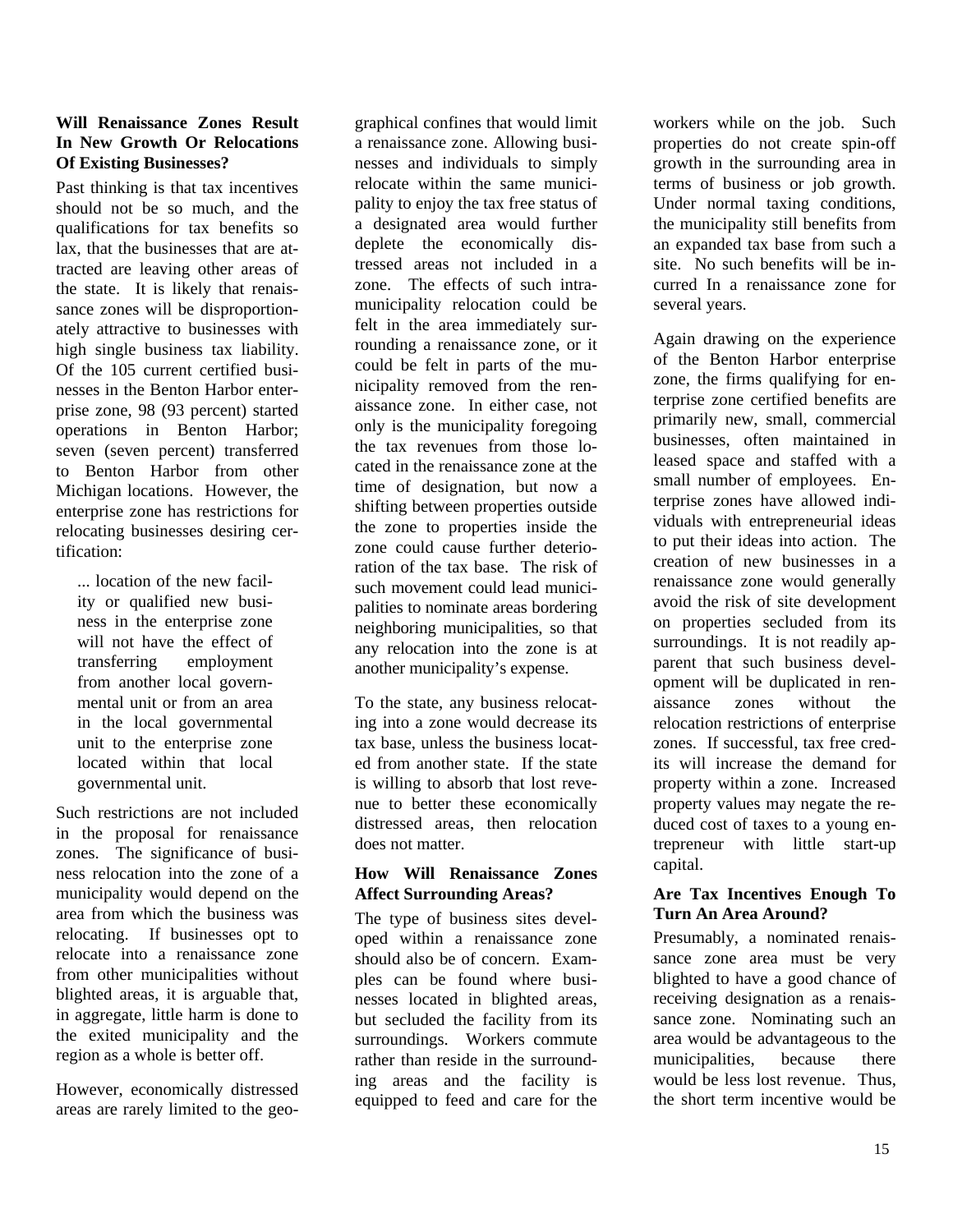to designate an area with the worst possible conditions.

However, it is arguable that these areas also have less potential for growth. Taxes, whether state or city taxes, are just one reason why people and businesses have chosen not to locate in these areas. Other reasons are what might be called "indirect taxes." The high costs of associated with locating in economically distressed areas have played a key role in business decisions locating to the green fields of the suburbs. Indirect taxes might include such factors as location, environmental contamination, governmental bureaucratic and regulatory burdens, poor schools, high crime rates, high insurance rates, inadequate infrastructure, and an inadequate level of city services.

A different strategy might be to nominate a less blighted area, but one with more potential for growth and expansion. Such an area would not possess all of the "indirect taxes" that also play an important role in where people and businesses opt to locate. The growth of such an area might better serve as a foundation upon which the surrounding area might grow. However, such an area would probably result in greater revenue loss to the municipality.

Some argue that indirect taxes must be considered in creating incentives for economic development. Rodney Erickson of Pennsylvania State University's Center for Regional Business Analysis argues that tax incentives are not enough, that the basic ingredients for business success -- "a skilled workforce, social order, a functioning infrastructure, intelligent government, and markets" -- must be in as a catalyst to get businesses going. ("Recasting Enterprise Zones," John S. DeMott, *Nation's Business*, February 1993) These are generally not things that tax incentives can play a role in creating or improving.

The American Association of Enterprise Zones reports that tax incentives alone are not very effective at changing the socioeconomic conditions that make an area economically distressed. Businesses and individuals locate where they feel safe and where they can access their suppliers and customers. Tax incentives as part of an overall plan to improve the economically distressed areas, plans that include additional spending to make the area more attractive for living and working in, have proven more successful. These are things that require spending, for police and fire services, for road improvements, and for sound schools.

#### **Will Renaissance Zones Lead Municipalities To Streamline Their Provision of Services?**

It is arguable that requiring municipalities to provide the same level of services with fewer financial resources will lead to streamlining, by forcing local governments to find efficiencies and become more effective in the delivery of essential services.

A different possibility is that renaissance zones, like many other cost factors that have preceded them, will lead municipalities to increase taxes. The remaining tax base will be left to pay more taxes so that those located in a renaissance zone might have a chance to improve their economic circumstances.

#### **Will Renaissance Zones Increase The Demand For City Services?**

One of the stated criteria of the renaissance zone proposal is the municipality's commitment to providing essential services to the zone. If renaissance zones are successful, if they attract people and businesses into the zone and spur economic development, they will also create a greater demand for increased essential services from the municipality. More people living close together will require greater police services, roads capable of handling the increased traffic, and other services that cities provide. This increase in services, if it takes place, will have to come at the expense of those located in areas outside the renaissance zone designation of the municipality, because the new people and businesses in the zone are not fully taxed until the end of the 15 year renaissance zone designation. This problem will become compounded if the creation of a renais-

### **Zone Selection Strategy**

The very fact that income and property within the zone will not be subject to local taxation may lead a municipality to nominate areas in which large concentrations of land are owned by that municipality or by non-profit agencies. Such a strategy would result in less lost municipal tax revenue. Successful economic development would remove these tracts of land from city ownership, increase the tax base and would provide available land for larger types of economic development projects.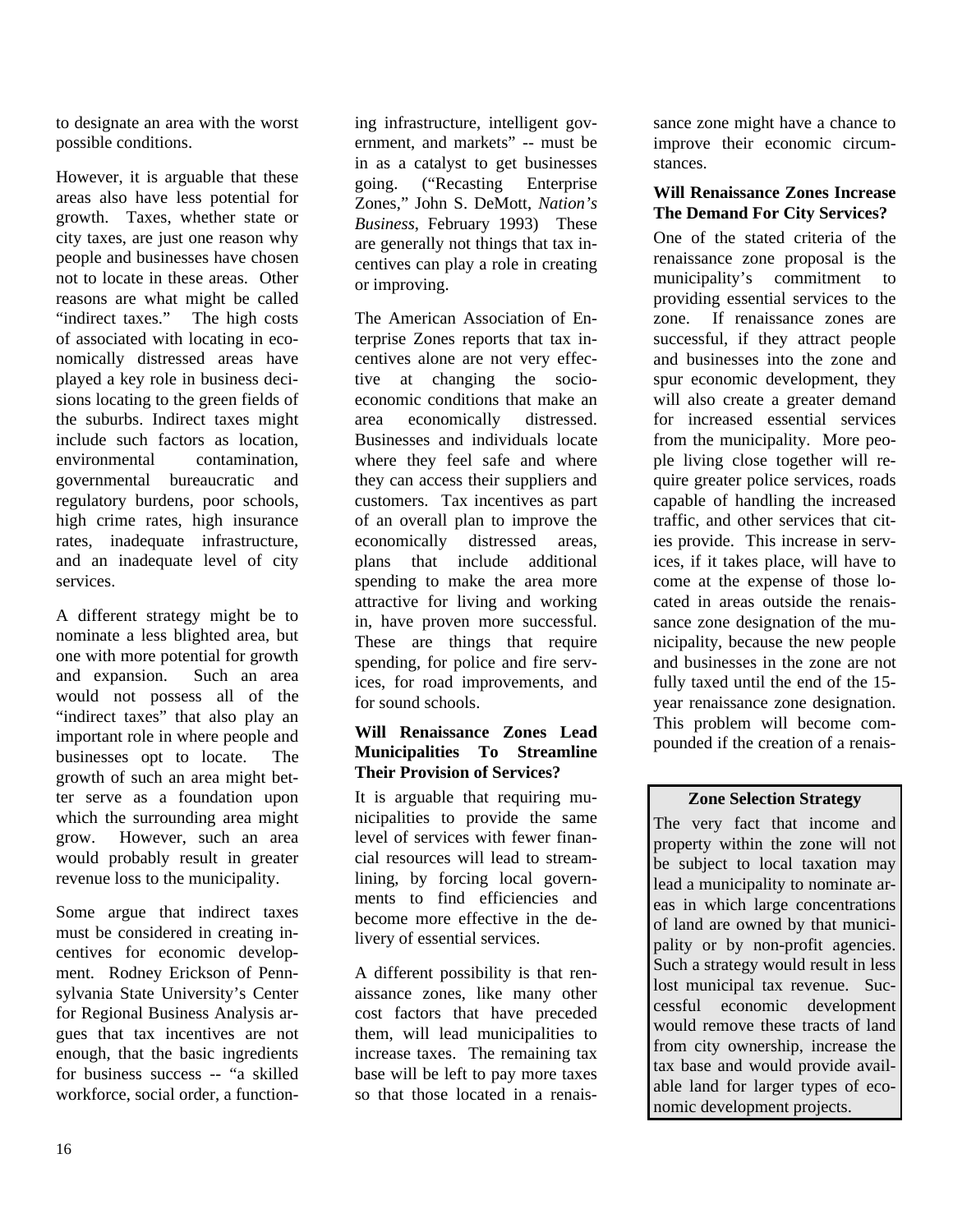sance zone becomes a game of musical chairs within the municipality, with residents of the local government located outside of the renaissance zone moving into the zone to gain tax exempt status, rather than attracting new people and businesses from other cities or states.

#### **Effects On Government Revenues**

#### **The Effects Of Waiving These Taxes**

It is possible that waiving these taxes will affect state school funding distributions and the revenues of local governments, both the host governments and local governments throughout the state. With the new foundation grant system of distributing school aid, the revenues per pupil are not affected by changes in local SEV. These changes only affect the percentage of revenues that come from local sources as opposed to the state.

#### **Schools**

The proposal provides that the state would reimburse the local school districts, at the current SEV, for the revenues lost from a tax free renaissance zone. Individual school districts will be held harmless for having a renaissance zone in their taxing jurisdiction. Since the creation of the new, foundation grant method for distributing state school aid fund revenues was begun following adoption of Proposal A, local school operating property taxes play a much less important role than they did under the previous power equalization distribution

method. Schools receive a per pupil allocation each year. Local property taxes are a part of this allocation. State funding makes up the difference between the property tax revenues and the per pupil amount. The state will simply have to pay more to maintain per pupil funding in school districts with renaissance zones.

However, state tax revenues that are used in the index calculation for the per pupil state distributions of school aid to the local school district are among the taxes that the state will waive. All revenues from the state education tax and 14.4 percent of the personal income tax are dedicated to the state school aid fund. Waiving collection of these taxes in parts of the state will reduce the yield from these taxes and thus slow down growth in the index. Because increases in state distributions to local school districts are tied to increases in the state tax revenues dedicated to the school aid fund, distributions to all school districts in the state would be less than if no state tax collections were waived.

This effect should not be over emphasized. State taxes that would be subject to a waiver, assuming the sales tax remains excluded, constitute a minor percentage of the state school aid fund. Additionally, the areas that will be nominated for renaissance zones, by definition, have little economic activity in the first place.

#### **Local Units of Government**

Renaissance zones would affect the revenues of local units of government in three ways. First, there

are no provisions in the proposal providing for local units of government to adjust for lost revenues. Most of the municipalities that might have what are called economically distressed areas are struggling to provide services with their current level of revenues. This proposal would ask municipalities to continue the current level of service provision, but with the people and businesses in as much as ten percent of the municipality's total geographic area removed from the tax base. This effect could be compounded in two ways, by reductions to the tax base outside the renaissance zone and by increased demand for services caused by growth in the renaissance zone. These compounding effects are discussed below.

Second, in addition to the lost local revenues, municipalities stand to lose an amount of state revenue sharing. Unrestricted state revenue sharing is currently distributed to the local units of government based on their relative tax effort. The relative tax effort is measured as the yield of each unit's property tax, local income tax, and utility users tax relative to the SEV of property within that unit. Two possible solutions to this consequence would be to remove the renaissance zone tax base from the municipality's SEV, as is done for property tax abatement programs, thus more or less keeping the ratio of revenues to tax base intact, or to amend the state law to remove relative tax effort as the factor used for distributing state revenue sharing.